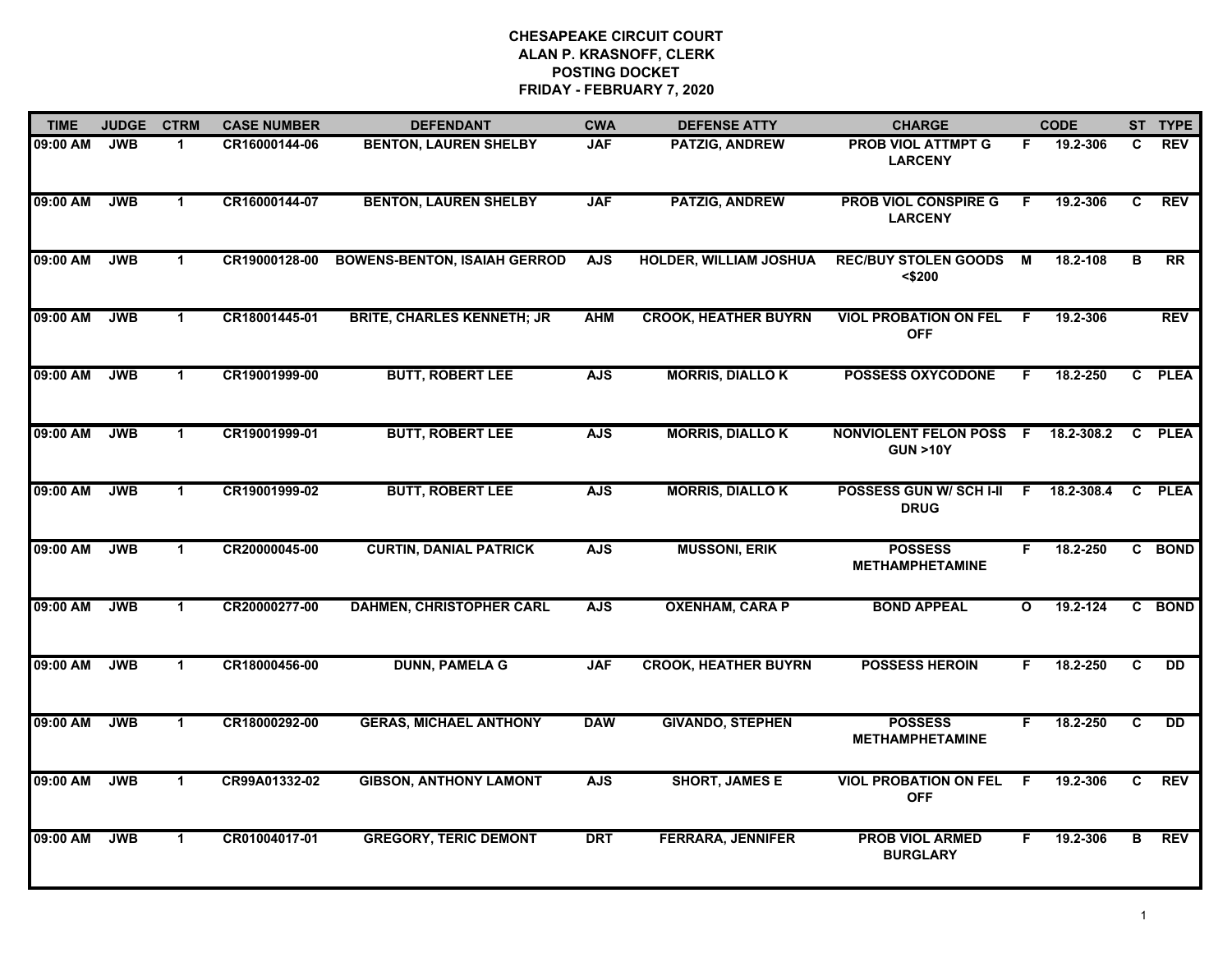| <b>TIME</b> | <b>JUDGE</b> | <b>CTRM</b>          | <b>CASE NUMBER</b> | <b>DEFENDANT</b>                  | <b>CWA</b> | <b>DEFENSE ATTY</b>           | <b>CHARGE</b>                                     |              | <b>CODE</b>      |                | ST TYPE       |
|-------------|--------------|----------------------|--------------------|-----------------------------------|------------|-------------------------------|---------------------------------------------------|--------------|------------------|----------------|---------------|
| 09:00 AM    | <b>JWB</b>   | $\mathbf{1}$         | CR01004018-01      | <b>GREGORY, TERIC DEMONT</b>      | <b>DRT</b> | <b>FERRARA, JENNIFER</b>      | <b>PROB VIOL ARMED</b><br><b>BURGLARY</b>         | F.           | 19.2-306         | в              | <b>REV</b>    |
| 09:00 AM    | <b>JWB</b>   | $\mathbf 1$          | CR01004020-01      | <b>GREGORY, TERIC DEMONT</b>      | <b>DRT</b> | <b>FERRARA, JENNIFER</b>      | <b>PROB VIOL ATTEMPT</b><br><b>ROBBERY</b>        | F.           | 19.2-306         | в              | <b>REV</b>    |
| 09:00 AM    | <b>JWB</b>   | $\blacktriangleleft$ | CR01004021-01      | <b>GREGORY, TERIC DEMONT</b>      | <b>DRT</b> | <b>FERRARA, JENNIFER</b>      | <b>PROB VIOL ROBBERY</b>                          | F.           | 19.2-306         | В              | <b>REV</b>    |
| 09:00 AM    | <b>JWB</b>   | $\mathbf 1$          | CR19000838-00      | HECKSTALL, TAJ AHMAD              | <b>AHM</b> | SWIFT SHERARD, Sanita A.      | <b>REC/BUY STOLEN GOODS</b><br>> \$200            | - F          | 18.2-108         |                | <b>B</b> SENR |
| 09:00 AM    | <b>JWB</b>   | $\mathbf 1$          | CR20000239-00      | <b>LOHSE, JASON WADE</b>          | <b>AJS</b> | <b>LABOUNTY, OKSANA</b>       | <b>BOND APPEAL</b>                                | $\mathbf{o}$ | 19.2-124         |                | C BOND        |
| 09:00 AM    | <b>JWB</b>   | $\mathbf{1}$         | CR18001568-00      | <b>MCCRAY, RASHADON RAYNARD</b>   | <b>MLK</b> | <b>HOLDER, WILLIAM JOSHUA</b> | <b>POSSESS COCAINE</b>                            | F.           | 18.2-250         | в              | <b>DD</b>     |
| 09:00 AM    | <b>JWB</b>   | $\mathbf{1}$         | CR18002153-00      | <b>NOKA, PEYTON SOPHIA</b>        | <b>AJS</b> | <b>COLUMBUS, ROCCO</b>        | <b>ID THEFT/INTENT TO</b><br><b>DEFRAUD</b>       | F.           | 18.2-186.3       | В              | <b>RR</b>     |
| 09:00 AM    | <b>JWB</b>   | $\mathbf{1}$         | CR19001493-00      | PARKER, JAMAL AARON               | <b>AHM</b> | <b>FLANDERS, JOSHUA B</b>     | <b>POSSESS COCAINE</b>                            | F.           | 18.2-250         |                | C SENR        |
| 09:00 AM    | <b>JWB</b>   | $\mathbf{1}$         | CR19001493-01      | PARKER, JAMAL AARON               | <b>AHM</b> | <b>FLANDERS, JOSHUA B</b>     | <b>PETIT LARCENY &lt;\$5</b><br><b>PICKPOCKET</b> | F.           | 18.2-96          |                | C SENR        |
| 09:00 AM    | <b>JWB</b>   | $\mathbf{1}$         | CR99A01369-02      | PROFFITT, RANDOLPH WOODFIN        | <b>BKF</b> | <b>BARLOW, JASON A</b>        | <b>PROB VIOL ARMED</b><br><b>BURGLARY</b>         | F.           | 19.2-306         | C              | <b>REV</b>    |
| 09:00 AM    | <b>JWB</b>   | $\mathbf{1}$         | CR99A01690-02      | <b>PROFFITT, RANDOLPH WOODFIN</b> | <b>BKF</b> | <b>BARLOW, JASON A</b>        | <b>VIOL PROBATION OF MISD</b><br><b>OFF</b>       | М            | 19.2-306         | C              | <b>REV</b>    |
| 09:00 AM    | <b>JWB</b>   | $\mathbf 1$          | CR19000273-00      | <b>REED, DEON JAMEL</b>           | <b>PLS</b> | <b>FORSTIE, AARON</b>         | FLSE STMT ON CRIM HIST<br><b>CONSENT</b>          |              | F 18.2-308.2:2 B |                | <b>RE</b>     |
| 09:00 AM    | <b>JWB</b>   | $\mathbf{1}$         | CR18001752-00      | <b>SCHWANKEKE, JENNIFER LYN</b>   | <b>DAW</b> | Doummar, Richard H.           | <b>POSSESS</b><br><b>METHAMPHETAMINE</b>          | F.           | 18.2-250         | $\overline{c}$ | <b>DD</b>     |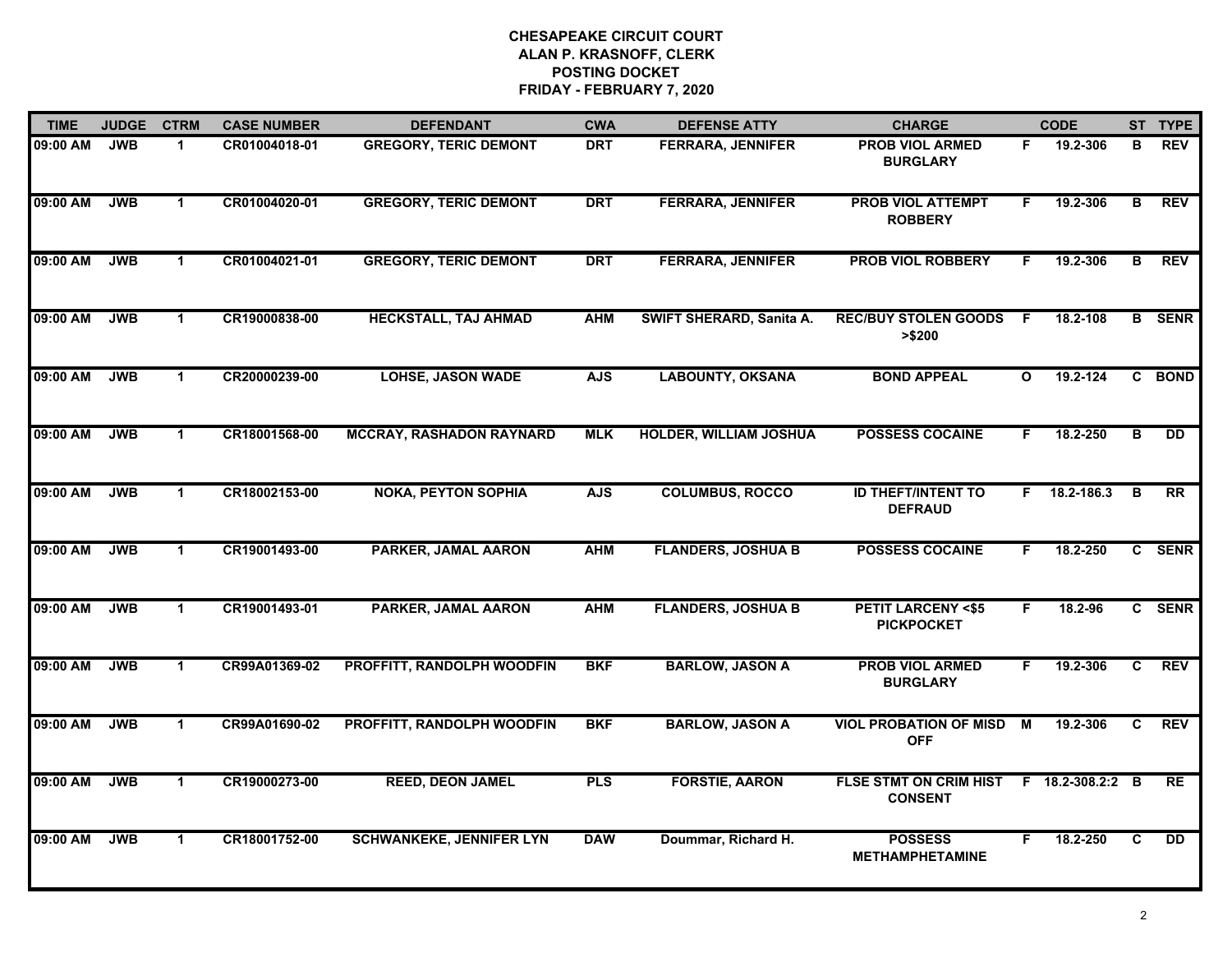| <b>TIME</b> | <b>JUDGE</b> | <b>CTRM</b>          | <b>CASE NUMBER</b> | <b>DEFENDANT</b>                | <b>CWA</b> | <b>DEFENSE ATTY</b>         | <b>CHARGE</b>                                      |              | <b>CODE</b> |                | ST TYPE     |
|-------------|--------------|----------------------|--------------------|---------------------------------|------------|-----------------------------|----------------------------------------------------|--------------|-------------|----------------|-------------|
| 09:00 AM    | <b>JWB</b>   | $\mathbf 1$          | CR18000793-00      | <b>SEARS, REGINALD CURTIS</b>   | <b>DAW</b> | Jankell, Peter J.           | <b>BREAK &amp; ENTER</b>                           | F            | 18.2-91     | $\mathbf{c}$   | <b>SENR</b> |
| 09:00 AM    | <b>JWB</b>   | $\mathbf{1}$         | CR18000793-01      | <b>SEARS, REGINALD CURTIS</b>   | <b>DAW</b> | Jankell, Peter J.           | <b>GRAND LARCENY</b>                               | F.           | 18.2-95     |                | C SENR      |
| 09:00 AM    | <b>JWB</b>   | $\blacktriangleleft$ | CR18001521-00      | <b>SEARS, REGINALD CURTIS</b>   | <b>DAW</b> | Jankell, Peter J.           | <b>GRAND LARCENY</b>                               | F.           | 18.2-95     |                | C SENR      |
| 09:00 AM    | <b>JWB</b>   | 1                    | CR18001521-02      | <b>SEARS, REGINALD CURTIS</b>   | <b>DAW</b> | Jankell, Peter J.           | <b>STATUTORY BURGLARY</b>                          | F            | $18.2 - 91$ |                | C SENR      |
| 09:00 AM    | <b>JWB</b>   | $\blacktriangleleft$ | CR18001521-04      | <b>SEARS, REGINALD CURTIS</b>   | <b>DAW</b> | Jankell, Peter J.           | <b>OBTAIN MONEY FALSE</b><br><b>PRET &lt;\$200</b> | F.           | 18.2-178    |                | C SENR      |
| 09:00 AM    | <b>JWB</b>   | $\mathbf{1}$         | CR19002086-00      | <b>SEARS, REGINALD CURTIS</b>   | <b>DAW</b> | <b>Mason, Sharon Butler</b> | <b>STATUTORY BURGLARY</b>                          | -F           | 18.2-91     | $\mathbf{c}$   | <b>PLEA</b> |
| 09:00 AM    | <b>JWB</b>   | $\mathbf{1}$         | CR19002086-01      | <b>SEARS, REGINALD CURTIS</b>   | <b>DAW</b> | <b>Mason, Sharon Butler</b> | PETIT LARCENY 3RD+ OFF F                           |              | 18.2-96     | $\overline{c}$ | <b>PLEA</b> |
| 09:00 AM    | <b>JWB</b>   | $\blacktriangleleft$ | CR19002086-02      | <b>SEARS, REGINALD CURTIS</b>   | <b>DAW</b> | <b>Mason, Sharon Butler</b> | <b>DESTRUCT PROP W/INTENT M</b><br>$<$ \$1000      |              | 18.2-137    | C.             | <b>PLEA</b> |
| 09:00 AM    | <b>JWB</b>   | $\mathbf 1$          | CR20000238-00      | <b>TREGEMBO, WILLIAM DONALD</b> | <b>AJS</b> | <b>LABOUNTY, OKSANA</b>     | <b>BOND APPEAL</b>                                 | $\mathbf{o}$ | 19.2-124    | C.             | <b>BOND</b> |
| 09:00 AM    | <b>JWB</b>   | $\blacktriangleleft$ | CR16000806-03      | <b>WHITE, SHAWN WILLIAM</b>     | <b>BKF</b> | Ireland, Elizabeth D.       | <b>VIOL PROBATION ON FEL</b><br><b>OFF</b>         | F            | 19.2-306    | C              | <b>WC</b>   |
| 09:00 AM    | <b>JWB</b>   | $\mathbf 1$          | CR19001801-00      | <b>WHITE, SHAWN WILLIAM</b>     | <b>BKF</b> | <b>SWEENEY, B COLIN</b>     | <b>PETIT LARCENY 3RD OR</b><br><b>SUB CONV</b>     | F            | 18.2-96     | C              | <b>MOT</b>  |
| 09:00 AM    | <b>JWB</b>   | $\mathbf{1}$         | CR19001801-01      | <b>WHITE, SHAWN WILLIAM</b>     | <b>BKF</b> | <b>SWEENEY, B COLIN</b>     | <b>ENTER/SET IN MOTION A</b><br><b>VEHICLE</b>     | М            | 18.2-147    | C              | <b>MOT</b>  |
| 09:00 AM    | <b>JWB</b>   | $\mathbf 1$          | CR19001863-00      | <b>WHITE, SHAWN WILLIAM</b>     | <b>BKF</b> | <b>SWEENEY, B COLIN</b>     | PETIT LARCENY THIRD OR F<br><b>SUB</b>             |              | 18.2-96     | C              | <b>MOT</b>  |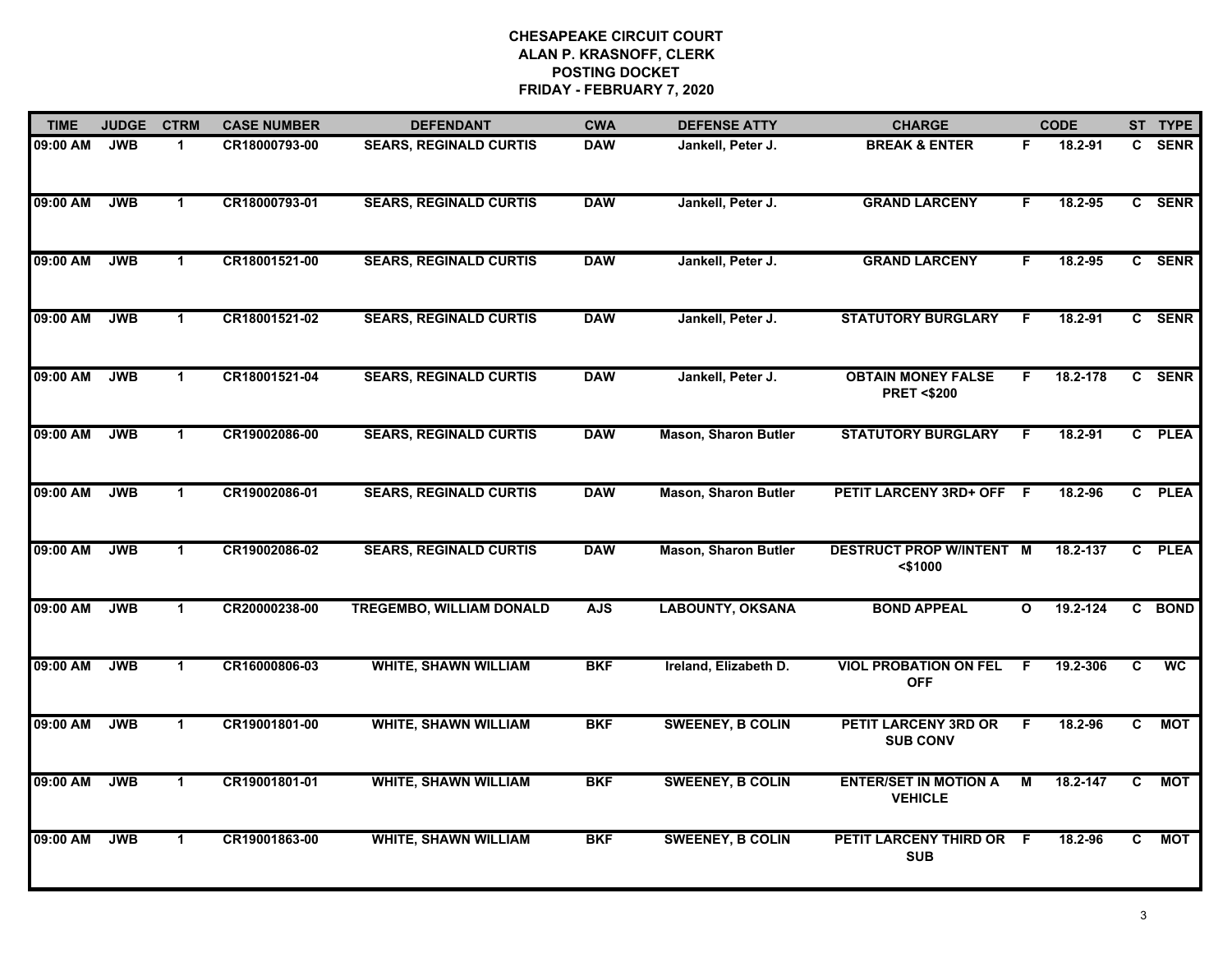| <b>TIME</b> | <b>JUDGE</b> | <b>CTRM</b>          | <b>CASE NUMBER</b> | <b>DEFENDANT</b>                | <b>CWA</b> | <b>DEFENSE ATTY</b>         | <b>CHARGE</b>                                       |    | <b>CODE</b>   |    | ST TYPE       |
|-------------|--------------|----------------------|--------------------|---------------------------------|------------|-----------------------------|-----------------------------------------------------|----|---------------|----|---------------|
| 09:00 AM    | <b>JWB</b>   | $\mathbf{1}$         | CR19001863-01      | <b>WHITE, SHAWN WILLIAM</b>     | <b>BKF</b> | <b>SWEENEY, B COLIN</b>     | <b>ENTER/SET IN MOTION A</b><br><b>VEHICLE</b>      | М  | 18.2-147      | C  | МОТ           |
| 09:00 AM    | <b>JWB</b>   | $\blacktriangleleft$ | CR19001863-02      | <b>WHITE, SHAWN WILLIAM</b>     | <b>BKF</b> | <b>SWEENEY, B COLIN</b>     | <b>DESTRUCT PROP W/INTENT M</b><br>$<$ \$1000       |    | 18.2-137      | C  | МОТ           |
| 09:00 AM    | <b>JWB</b>   | $\mathbf{1}$         | CR06004112-01      | YOUNGBLOOD, ELMER JACOB         | <b>ALN</b> | Wegman, Robert L.           | <b>PROB VIOL (POSSESS</b><br><b>COCAINE)</b>        | F. | 19.2-306      | C  | <b>REV</b>    |
| 09:00 AM    | <b>JWB</b>   | 1                    | CR19000066-00      | <b>ZABATAITE, NIKOLE MONIKA</b> | <b>ASA</b> | <b>CRAWFORD, TIFFANY T</b>  | <b>POSSESS</b><br><b>METHAMPHETAMINE</b>            | F. | 18.2-250      | C  | <b>DD</b>     |
| 09:00 AM    | <b>JWB</b>   | $\mathbf 1$          | CR19000066-00      | <b>ZABATAITE, NIKOLE MONIKA</b> | <b>ASA</b> | <b>CRAWFORD, TIFFANY T</b>  | <b>POSSESS</b><br><b>METHAMPHETAMINE</b>            | F. | 18.2-250      | C  | cc            |
| 09:00 AM    | <b>JWB</b>   | $\mathbf{1}$         | CR19000066-01      | <b>ZABATAITE, NIKOLE MONIKA</b> | <b>ASA</b> | <b>CRAWFORD, TIFFANY T</b>  | <b>POSSESSION OF</b><br><b>MARIJUANA</b>            |    | M 18.2-250.1  | C  | <b>DD</b>     |
| 09:00 AM    | <b>TSW</b>   | 3                    | CR19001776-00      | <b>COADY, DERRICK JOHN</b>      | <b>BW</b>  | Winn, A. Robinson           | <b>MANUF MARIJUANA FOR</b><br><b>OTHERS</b>         | F. | 18.2-248.1    | B  | <b>TRYL</b>   |
| 09:00 AM    | <b>TSW</b>   | $\mathbf{3}$         | CR19001390-00      | <b>FARRIS, JOHN THOMAS; III</b> | <b>KAM</b> | <b>TRAVERS, MEREDITH B</b>  | <b>GRND LARCENY: &gt;=\$500</b><br><b>NOT PERSN</b> | F  | 18.2-95       | в  | RR            |
| 09:00 AM    | <b>TSW</b>   | 3                    | CR14002006-02      | <b>FORE, THEODORE GARDNER</b>   | BW         | Reveley, H. K.; Jr.         | PROB VIOL OBTAIN MONEY F<br><b>FALSE</b>            |    | 19.2-306      | C  | <b>REV</b>    |
| 09:00 AM    | <b>TSW</b>   | $\mathbf{3}$         | CR19001016-01      | <b>HOWARD, JOSHUA</b>           | <b>KAM</b> | McCormack, Greg D.          | <b>OBJECT SEX PEN: BY</b><br><b>FORCE</b>           | F. | $18.2 - 67.2$ | B  | MOT           |
| 09:00 AM    | <b>TSW</b>   | $\mathbf{3}$         | CR19001016-02      | HOWARD, JOSHUA                  | <b>KAM</b> | McCormack, Greg D.          | <b>CONSPIRE-RAPE</b>                                | F. | $18.2 - 61$   | B  | <b>MOT</b>    |
| 09:00 AM    | <b>TSW</b>   | $\mathbf{3}$         | CR19001958-00      | <b>PANDT, LORRAINE DELVINO</b>  | <b>BW</b>  | <b>HOLDER, W JOSHUA</b>     | <b>POSSESS COCAINE</b>                              | F. | 18.2-250      |    | <b>B</b> TRYL |
| 09:00 AM    | <b>TSW</b>   | 3                    | CR15001753-04      | <b>SIMONDS, JESSICA LEIGH</b>   | <b>BW</b>  | <b>Mason, Sharon Butler</b> | <b>VIOL PROBATION ON FEL</b><br><b>OFF</b>          | F. | 19.2-306      | C. | <b>REV</b>    |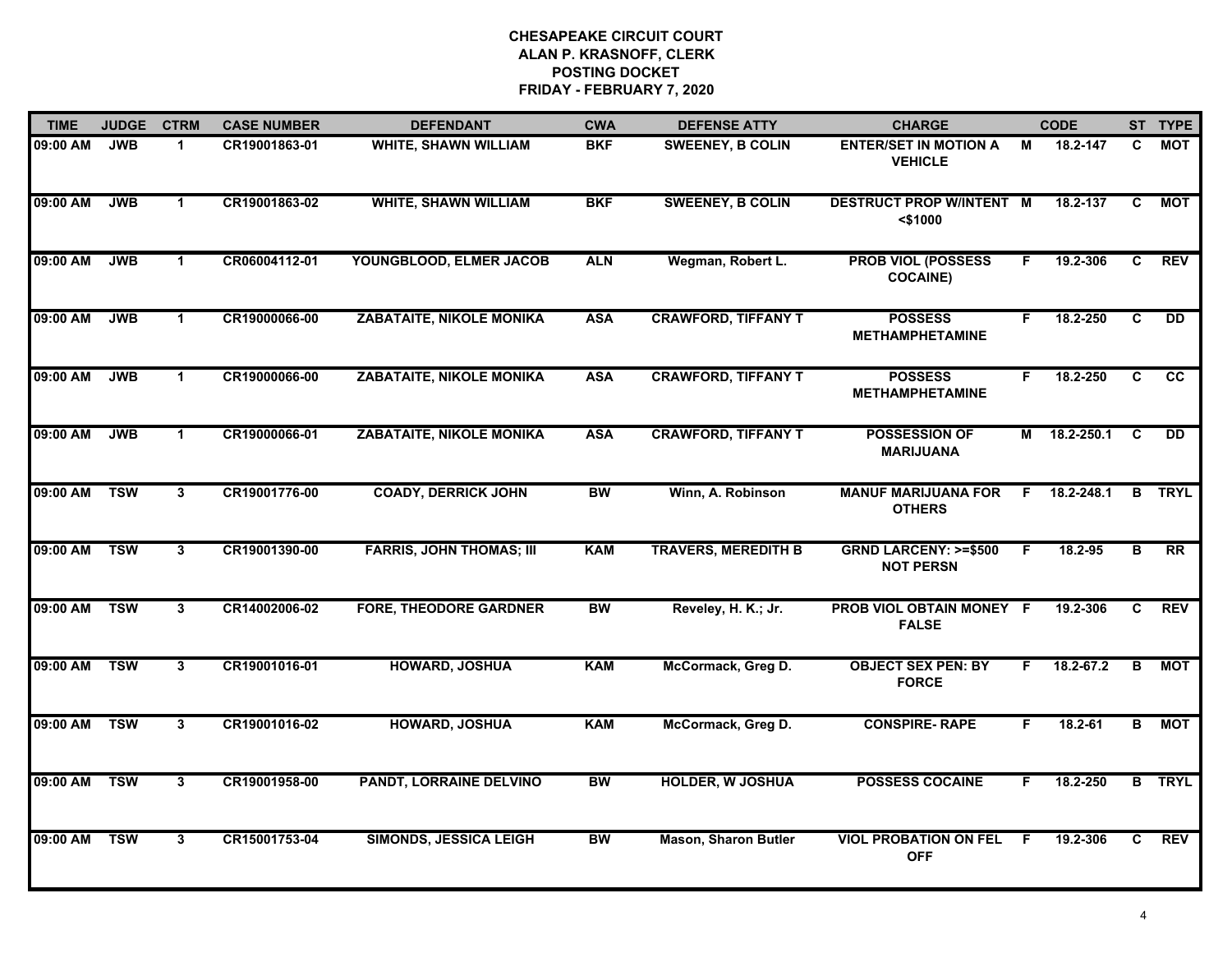| <b>TIME</b>  | <b>JUDGE</b> | <b>CTRM</b>             | <b>CASE NUMBER</b> | <b>DEFENDANT</b>                   | <b>CWA</b> | <b>DEFENSE ATTY</b>         | <b>CHARGE</b>                                       |    | <b>CODE</b>      |    | ST TYPE       |
|--------------|--------------|-------------------------|--------------------|------------------------------------|------------|-----------------------------|-----------------------------------------------------|----|------------------|----|---------------|
| 09:00 AM TSW |              | 3                       | CR15001753-05      | SIMONDS, JESSICA LEIGH             | <b>BW</b>  | <b>Mason, Sharon Butler</b> | <b>VIOL PROBATION ON FEL</b><br><b>OFF</b>          | -F | 19.2-306         | C. | <b>REV</b>    |
| 09:00 AM     | <b>TSW</b>   | $\mathbf{3}$            | CR19000290-01      | <b>SMALLWOOD, BERKELEIGH E</b>     | <b>KAM</b> | <b>WESTENDORF, TATE</b>     | <b>POSSESS OXYCODONE</b>                            | F. | 18.2-250         |    | <b>B</b> BOND |
| 09:00 AM     | <b>TSW</b>   | $\mathbf{3}$            | CR19000290-02      | <b>SMALLWOOD, BERKELEIGH E</b>     | <b>KAM</b> | <b>WESTENDORF, TATE</b>     | <b>VIOL PROBATION ON FEL</b><br><b>OFF</b>          | F  | 19.2-306         |    | C BOND        |
| 09:00 AM     | <b>TSW</b>   | $\mathbf{3}$            | CR15000733-00      | <b>WILLIAMS, ANTONIO ERIC</b>      | <b>BKF</b> | <b>MUSSONI, ERIK</b>        | <b>CONCEAL MERCHANDISE</b>                          | -F | 18.2-103         |    | C MOPT        |
| 09:00 AM     | <b>TSW</b>   | 3                       | CR15000733-01      | <b>WILLIAMS, ANTONIO ERIC</b>      | <b>BKF</b> | <b>MUSSONI, ERIK</b>        | <b>FTA-TRYL</b>                                     | М  | 18.2-456         |    | C MOPT        |
| 09:00 AM     | ST           | 4                       | CR19001391-00      | <b>ARNOLD, JOSEPH HIAWATHA; JR</b> | <b>DRT</b> | Jones, David L.             | <b>GRND LARCENY: &gt;=\$500</b><br><b>NOT PERSN</b> | F. | 18.2-95          |    | C MENT        |
| 09:00 AM     | ST           | 4                       | CR19001391-01      | ARNOLD, JOSEPH HIAWATHA; JR        | <b>DRT</b> | Jones, David L.             | <b>FAIL TO APPEAR; TRYL</b>                         |    | $M$ 18.2-456 (6) | C  | <b>MENT</b>   |
| 09:00 AM     | ST           | 4                       | CR20000124-00      | <b>AVERY, JAYLIN DIVYNE</b>        | <b>ALN</b> | <b>CROOK, HEATHER BUYRN</b> | <b>POSSESS AMMO CONV</b><br><b>FELON</b>            | F. | 18.2-308.2       |    | C PLEA        |
| 09:00 AM     | SJT          | 4                       | CR20000124-01      | <b>AVERY, JAYLIN DIVYNE</b>        | <b>ALN</b> | <b>CROOK, HEATHER BUYRN</b> | ELUDE/DISREGARD POLICE M                            |    | 46.2-817         | C. | <b>PLEA</b>   |
| 09:00 AM     | SJT          | $\overline{\mathbf{4}}$ | CR20000124-02      | <b>AVERY, JAYLIN DIVYNE</b>        | <b>ALN</b> | <b>CROOK, HEATHER BUYRN</b> | <b>DRIVE W/O LICENSE</b>                            | M  | 46.2-300         |    | C PLEA        |
| 09:00 AM     | ST           | 4                       | CR12003141-10      | <b>BUETOW, JEREMIAH WAYNE</b>      | <b>ALN</b> | Spencer, Jo Anne            | <b>VIOL PROBATION ON FEL</b><br><b>OFF</b>          | -F | 19.2-306         | C  | <b>REV</b>    |
| 09:00 AM     | ST           | $\overline{\mathbf{4}}$ | CR12003141-11      | <b>BUETOW, JEREMIAH WAYNE</b>      | <b>ALN</b> | Spencer, Jo Anne            | <b>VIOL PROBATION ON FEL</b><br><b>OFF</b>          | F. | 19.2-306         | C  | <b>REV</b>    |
| 09:00 AM     | ST           | 4                       | CR12003141-12      | <b>BUETOW, JEREMIAH WAYNE</b>      | <b>ALN</b> | Spencer, Jo Anne            | <b>VIOL PROBATION ON FEL</b><br><b>OFF</b>          | -F | 19.2-306         | C. | <b>REV</b>    |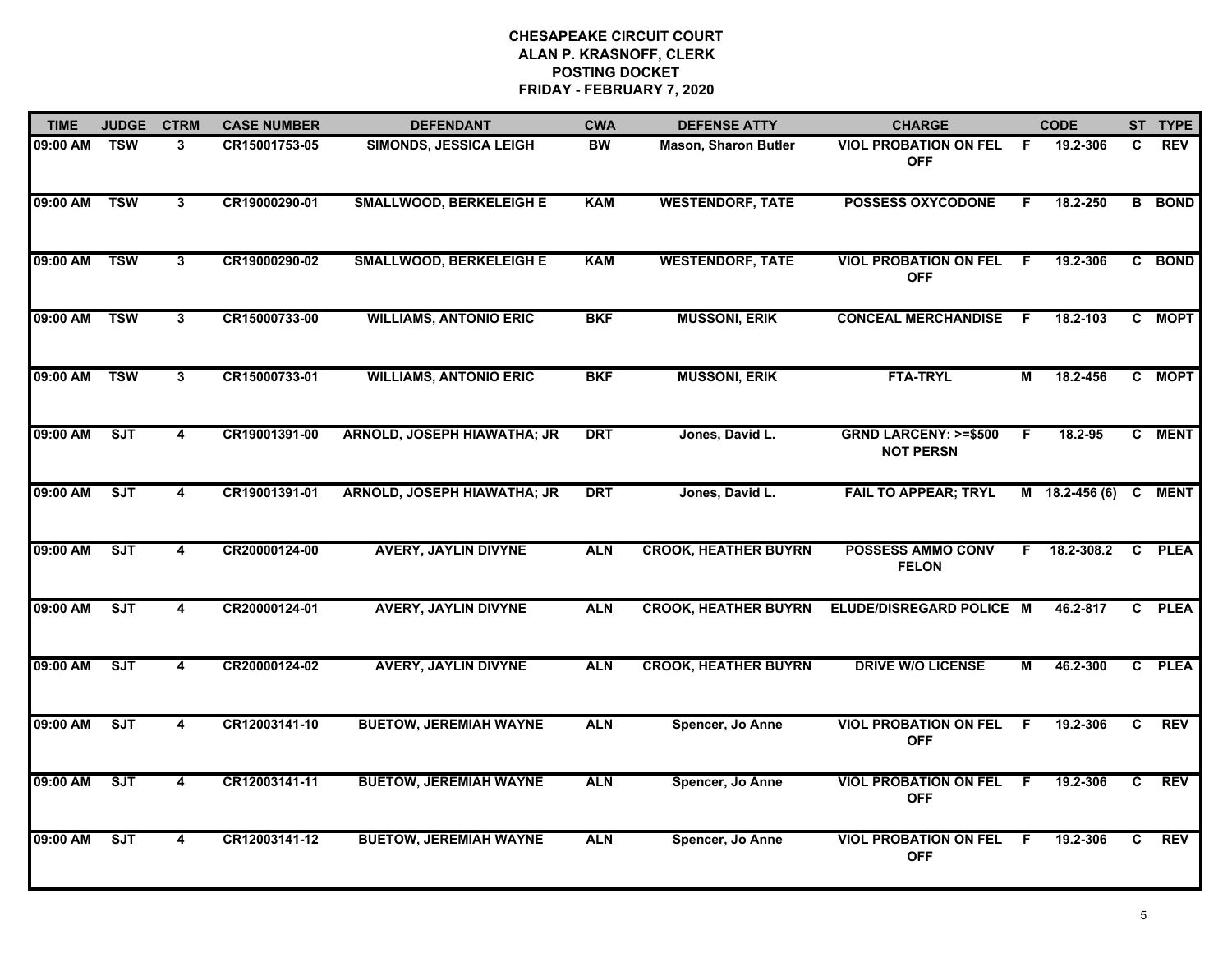| <b>TIME</b> | <b>JUDGE</b> | <b>CTRM</b>             | <b>CASE NUMBER</b> | <b>DEFENDANT</b>               | <b>CWA</b> | <b>DEFENSE ATTY</b>       | <b>CHARGE</b>                                     |              | <b>CODE</b> |   | ST TYPE       |
|-------------|--------------|-------------------------|--------------------|--------------------------------|------------|---------------------------|---------------------------------------------------|--------------|-------------|---|---------------|
| 09:00 AM    | <b>SJT</b>   | 4                       | CR19000088-02      | <b>CAMPBELL, KASAUN SHAMAL</b> | <b>AMF</b> | <b>SHANNON, KRISTEN M</b> | <b>MOB: SIMPLE ASSAULT OR M</b><br><b>BATTERY</b> |              | 18.2-42     |   | C SENR        |
| 09:00 AM    | ST           | 4                       | CR19000088-03      | <b>CAMPBELL, KASAUN SHAMAL</b> | <b>AMF</b> | <b>SHANNON, KRISTEN M</b> | <b>GANG: PARTIC IN CRIMINAL F</b><br><b>ACT</b>   |              | 18.2-46.2   |   | C SENR        |
| 09:00 AM    | SJT          | $\overline{4}$          | CR20000207-00      | <b>DAVIS, TIMOTHY ANTONIO</b>  | <b>MEB</b> | Martin, Terence P.        | <b>BOND APPEAL</b>                                | $\mathbf{o}$ | 19.2-124    |   | C BOND        |
| 09:00 AM    | SJT          | 4                       | CR13002149-01      | <b>EVERETT, LARRY SEAN</b>     | <b>BKF</b> | <b>FERRARA, JENNIFER</b>  | <b>VIOL PROBATION ON FEL</b><br><b>OFF</b>        | F.           | 19.2-306    | В | <b>REV</b>    |
| 09:00 AM    | SJT          | 4                       | CR19001756-00      | <b>GATLING, DAWAN AQEEL</b>    | <b>MLK</b> | <b>KORSLUND, ERIC</b>     | <b>POSSESS COCAINE</b>                            | F.           | 18.2-250    |   | <b>B</b> TRYL |
| 09:00 AM    | SJT          | 4                       | CR19001756-00      | <b>GATLING, DAWAN AQEEL</b>    | <b>MLK</b> | <b>KORSLUND, ERIC</b>     | <b>POSSESS COCAINE</b>                            | F.           | 18.2-250    |   | <b>B</b> ADAT |
| 09:00 AM    | ST           | $\overline{4}$          | CR19001756-01      | <b>GATLING, DAWAN AQEEL</b>    | <b>MLK</b> | <b>KORSLUND, ERIC</b>     | <b>POSSESS GUN W/ SCH I-II</b><br><b>DRUG</b>     | $\mathbf{F}$ | 18.2-308.4  | B | <b>TRYL</b>   |
| 09:00 AM    | ST           | $\overline{\mathbf{4}}$ | CR19001756-01      | <b>GATLING, DAWAN AQEEL</b>    | <b>MLK</b> | <b>KORSLUND, ERIC</b>     | POSSESS GUN W/ SCH I-II<br><b>DRUG</b>            | E            | 18.2-308.4  |   | <b>B</b> ADAT |
| 09:00 AM    | <b>SJT</b>   | 4                       | CR19001756-02      | <b>GATLING, DAWAN AQEEL</b>    | <b>MLK</b> | <b>KORSLUND, ERIC</b>     | <b>CONCEALED WEAPON:</b><br><b>CARRY</b>          | M            | 18.2-308    |   | <b>B</b> TRYL |
| 09:00 AM    | ST           | 4                       | CR19001756-02      | <b>GATLING, DAWAN AQEEL</b>    | <b>MLK</b> | <b>KORSLUND, ERIC</b>     | <b>CONCEALED WEAPON:</b><br><b>CARRY</b>          | M            | 18.2-308    |   | <b>B</b> ADAT |
| 09:00 AM    | ST           | 4                       | CR19001756-03      | <b>GATLING, DAWAN AQEEL</b>    | <b>MLK</b> | <b>KORSLUND, ERIC</b>     | POSSESS MARIJUANA, 1ST M<br><b>OFF</b>            |              | 18.2-250.1  |   | <b>B</b> TRYL |
| 09:00 AM    | ST           | 4                       | CR19001756-03      | <b>GATLING, DAWAN AQEEL</b>    | <b>MLK</b> | <b>KORSLUND, ERIC</b>     | POSSESS MARIJUANA, 1ST M<br><b>OFF</b>            |              | 18.2-250.1  | B | <b>ADAT</b>   |
| 09:00 AM    | ST           | 4                       | CR19001756-04      | <b>GATLING, DAWAN AQEEL</b>    | <b>MLK</b> | <b>KORSLUND, ERIC</b>     | DRIVE W/LIC REVOKED, 3+ M<br><b>IN 10Y</b>        |              | 46.2-301    |   | <b>B</b> TRYL |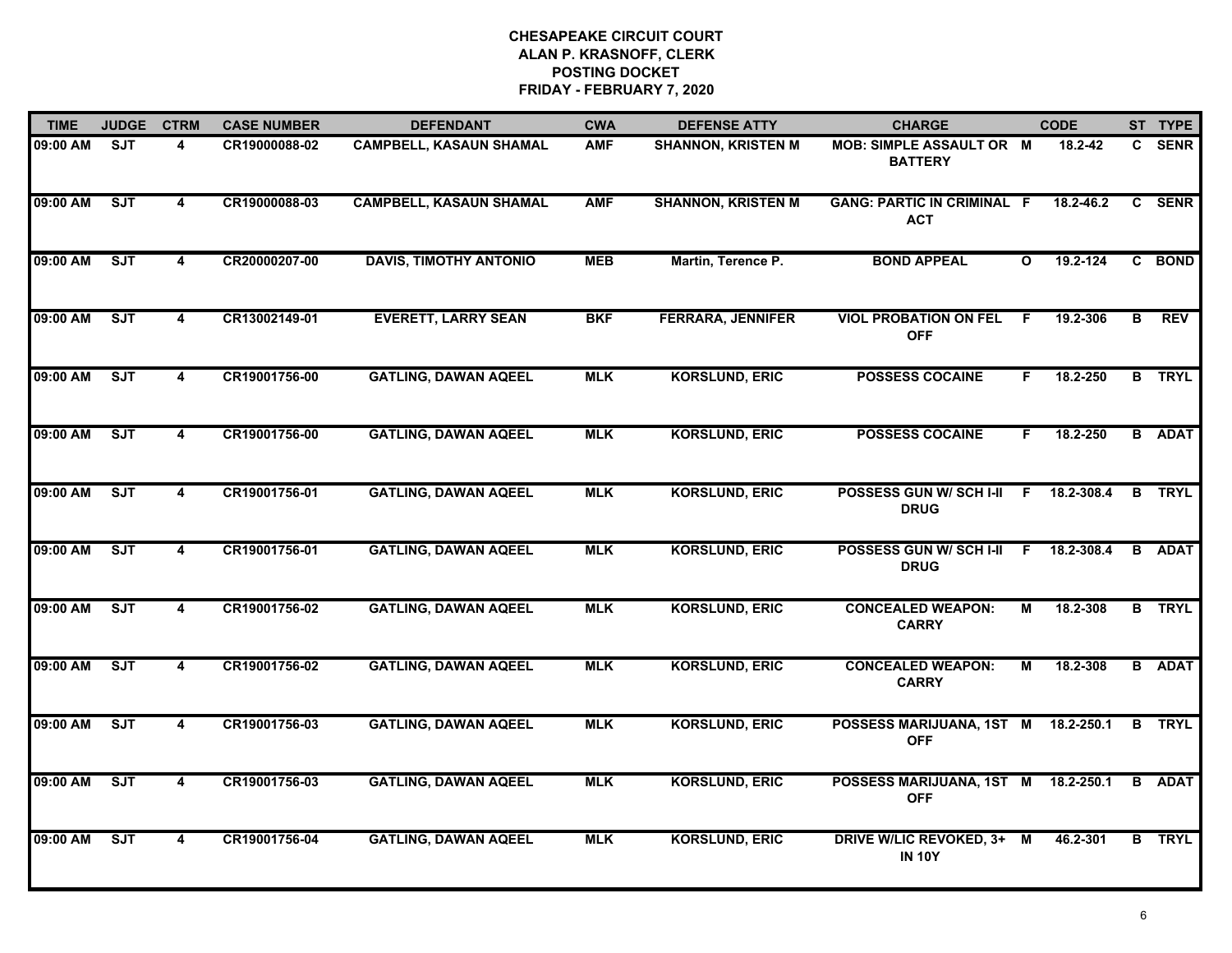| <b>TIME</b> | <b>JUDGE</b> | <b>CTRM</b>             | <b>CASE NUMBER</b> | <b>DEFENDANT</b>                 | <b>CWA</b> | <b>DEFENSE ATTY</b>         | <b>CHARGE</b>                               |              | <b>CODE</b> |              | ST TYPE     |
|-------------|--------------|-------------------------|--------------------|----------------------------------|------------|-----------------------------|---------------------------------------------|--------------|-------------|--------------|-------------|
| 09:00 AM    | <b>SJT</b>   | 4                       | CR19001756-04      | <b>GATLING, DAWAN AQEEL</b>      | <b>MLK</b> | <b>KORSLUND, ERIC</b>       | DRIVE W/LIC REVOKED, 3+ M<br><b>IN 10Y</b>  |              | 46.2-301    | в            | <b>ADAT</b> |
| 09:00 AM    | <b>SJT</b>   | $\overline{\mathbf{4}}$ | CR17001812-01      | <b>GRANT, TEVIN DEVONTAE</b>     | <b>BKF</b> | <b>FERRARA, JENNIFER</b>    | <b>VIOL PROBATION ON FEL</b><br><b>OFF</b>  | -F           | 19.2-306    | C.           | <b>REV</b>  |
| 09:00 AM    | ST           | 4                       | CR18001467-04      | <b>HINTON, BRITNEY CIARA</b>     | <b>DRT</b> | <b>FERRARA, JENNIFER</b>    | <b>VIOL PROBATION ON FEL</b><br><b>OFF</b>  | -F           | 19.2-306    |              | C BOND      |
| 09:00 AM    | ST           | 4                       | CR18001467-05      | <b>HINTON, BRITNEY CIARA</b>     | <b>DRT</b> | <b>FERRARA, JENNIFER</b>    | <b>VIOL PROBATION ON FEL</b><br><b>OFF</b>  | -F           | 19.2-306    |              | C BOND      |
| 09:00 AM    | <b>SJT</b>   | 4                       | CR18001873-01      | <b>HOBBS, JAZMINE LEE</b>        | <b>DRT</b> | <b>FERRARA, JENNIFER</b>    | <b>VIOL PROBATION ON FEL</b><br><b>OFF</b>  | -F           | 19.2-306    |              | C BOND      |
| 09:00 AM    | ST           | 4                       | CR17002210-03      | JOHNSON, SOLOMAN DAVID; JR       | <b>ALN</b> | Byrum, Robert G.            | <b>VIOL PROBATION ON FEL</b><br><b>OFF</b>  | -F           | 19.2-306    |              | C BOND      |
| 09:00 AM    | ST           | 4                       | CR17002210-04      | JOHNSON, SOLOMAN DAVID; JR       | <b>ALN</b> | Byrum, Robert G.            | <b>VIOL PROBATION ON FEL</b><br><b>OFF</b>  | - F          | 19.2-306    |              | C BOND      |
| 09:00 AM    | ST           | 4                       | CR17002210-05      | JOHNSON, SOLOMAN DAVID; JR       | <b>ALN</b> | Byrum, Robert G.            | <b>VIOL PROBATION OF MISD</b><br><b>OFF</b> | M            | 19.2-306    |              | C BOND      |
| 09:00 AM    | <b>SJT</b>   | 4                       | CR17001091-02      | <b>JONES, CHRISTINA MICHELLE</b> | <b>SNO</b> | <b>CROOK, HEATHER BUYRN</b> | <b>VIOL PROBATION ON FEL</b><br><b>OFF</b>  | -F           | 19.2-306    | C.           | <b>REV</b>  |
| 09:00 AM    | ST           | 4                       | CR17001679-02      | <b>JONES, CHRISTINA MICHELLE</b> | <b>SNO</b> | <b>CROOK, HEATHER BUYRN</b> | <b>VIOL PROBATION ON FEL</b><br><b>OFF</b>  | F.           | 19.2-306    | $\mathbf{C}$ | <b>REV</b>  |
| 09:00 AM    | ST           | 4                       | CR20000276-00      | <b>LEWIS, WAKEUS LEVON</b>       | <b>AMF</b> | <b>LABOUNTY, OKSANA</b>     | <b>BOND APPEAL</b>                          | $\mathbf{o}$ | 19.2-124    |              | C BOND      |
| 09:00 AM    | ST           | $\overline{\mathbf{4}}$ | CR19000578-00      | <b>LUNDY, KEITH MASON</b>        | <b>ALN</b> | Draper, Anthony L.          | PETIT LARCENY: 3RD+ OFF F                   |              | 18.2-96     |              | C SENR      |
| 09:00 AM    | SJT          | 4                       | CR07003544-01      | PALOMBO, ANTHONY ROBERT          | <b>BKF</b> | Ireland, Elizabeth D.       | <b>PROB VIOL POSSESS</b><br><b>COCAINE</b>  | F.           | 19.2-306    | C.           | <b>REV</b>  |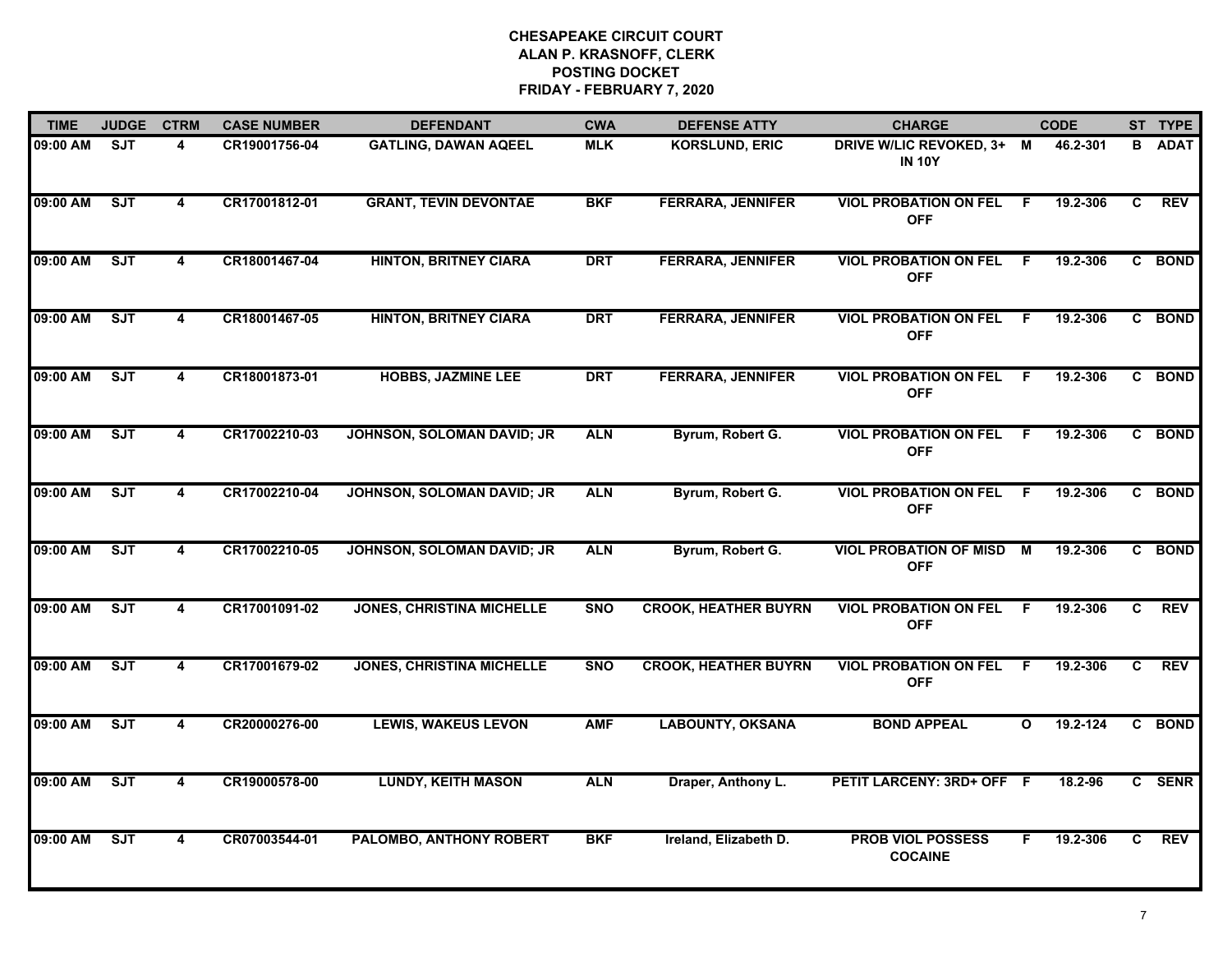| <b>TIME</b> | <b>JUDGE</b> | <b>CTRM</b>             | <b>CASE NUMBER</b> | <b>DEFENDANT</b>               | <b>CWA</b> | <b>DEFENSE ATTY</b>       | <b>CHARGE</b>                                 |     | <b>CODE</b> |                | ST TYPE    |
|-------------|--------------|-------------------------|--------------------|--------------------------------|------------|---------------------------|-----------------------------------------------|-----|-------------|----------------|------------|
| 09:00 AM    | SJT          | 4                       | CR08002960-01      | <b>PALOMBO, ANTHONY ROBERT</b> | <b>BKF</b> | Ireland, Elizabeth D.     | <b>PROB VIOL STATUTORY</b><br><b>BURGLARY</b> | F.  | 19.2-306    | C.             | <b>REV</b> |
| 09:00 AM    | SJT          | $\overline{\mathbf{4}}$ | CR05000464-02      | <b>PUGH, EARL MASTON; III</b>  | <b>ALN</b> | <b>SWEENEY, B COLIN</b>   | <b>VIOL PROBATION ON FEL</b><br><b>OFF</b>    | -F  | 19.2-306    | C              | <b>REV</b> |
| 09:00 AM    | ST           | 4                       | CR05000465-02      | <b>PUGH, EARL MASTON; III</b>  | <b>ALN</b> | <b>SWEENEY, B COLIN</b>   | <b>VIOL PROBATION ON FEL</b><br><b>OFF</b>    | -F  | 19.2-306    | C              | <b>REV</b> |
| 09:00 AM    | SJT          | 4                       | CR05000466-02      | <b>PUGH, EARL MASTON; III</b>  | <b>ALN</b> | <b>SWEENEY, B COLIN</b>   | <b>VIOL PROBATION ON FEL</b><br><b>OFF</b>    | F   | 19.2-306    | C.             | <b>REV</b> |
| 09:00 AM    | ST           | 4                       | CR05000468-02      | <b>PUGH, EARL MASTON; III</b>  | <b>ALN</b> | <b>SWEENEY, B COLIN</b>   | <b>VIOL PROBATION ON FEL</b><br><b>OFF</b>    | - F | 19.2-306    | C              | <b>REV</b> |
| 09:00 AM    | SJT          | 4                       | CR05000469-02      | <b>PUGH, EARL MASTON; III</b>  | <b>ALN</b> | <b>SWEENEY, B COLIN</b>   | <b>VIOL PROBATION ON FEL</b><br><b>OFF</b>    | -F  | 19.2-306    | C              | <b>REV</b> |
| 09:00 AM    | ST           | 4                       | CR05000471-02      | <b>PUGH, EARL MASTON; III</b>  | <b>ALN</b> | <b>SWEENEY, B COLIN</b>   | <b>VIOL PROBATION ON FEL</b><br><b>OFF</b>    | - F | 19.2-306    | C              | <b>REV</b> |
| 09:00 AM    | SJT          | 4                       | CR05000472-02      | <b>PUGH, EARL MASTON; III</b>  | <b>ALN</b> | <b>SWEENEY, B COLIN</b>   | <b>VIOL PROBATION ON FEL</b><br><b>OFF</b>    | -F  | 19.2-306    | $\overline{c}$ | <b>REV</b> |
| 09:00 AM    | SJT          | $\overline{\mathbf{4}}$ | CR05000474-02      | <b>PUGH, EARL MASTON; III</b>  | <b>ALN</b> | <b>SWEENEY, B COLIN</b>   | <b>VIOL PROBATION ON FEL</b><br><b>OFF</b>    | -F  | 19.2-306    | C              | <b>REV</b> |
| 09:00 AM    | SJT          | 4                       | CR05000476-02      | <b>PUGH, EARL MASTON; III</b>  | <b>ALN</b> | <b>SWEENEY, B COLIN</b>   | <b>VIOL PROBATION ON FEL</b><br><b>OFF</b>    | F   | 19.2-306    | C              | <b>REV</b> |
| 09:00 AM    | SJT          | 4                       | CR05000477-02      | <b>PUGH, EARL MASTON; III</b>  | <b>ALN</b> | <b>SWEENEY, B COLIN</b>   | <b>VIOL PROBATION ON FEL</b><br><b>OFF</b>    | - F | 19.2-306    | C              | <b>REV</b> |
| 09:00 AM    | SJT          | 4                       | CR17000785-00      | <b>REDMAN, ZIYAIR IZON</b>     | <b>AMF</b> | <b>IRELAND, ELIZABETH</b> | <b>BURGLARY</b>                               | F.  | 18.2-91     |                | C MOPT     |
| 09:00 AM    | ST           | 4                       | CR17000785-03      | <b>REDMAN, ZIYAIR IZON</b>     | <b>AMF</b> | <b>IRELAND, ELIZABETH</b> | <b>BURGLARY</b>                               | F   | 18.2-91     |                | C MOPT     |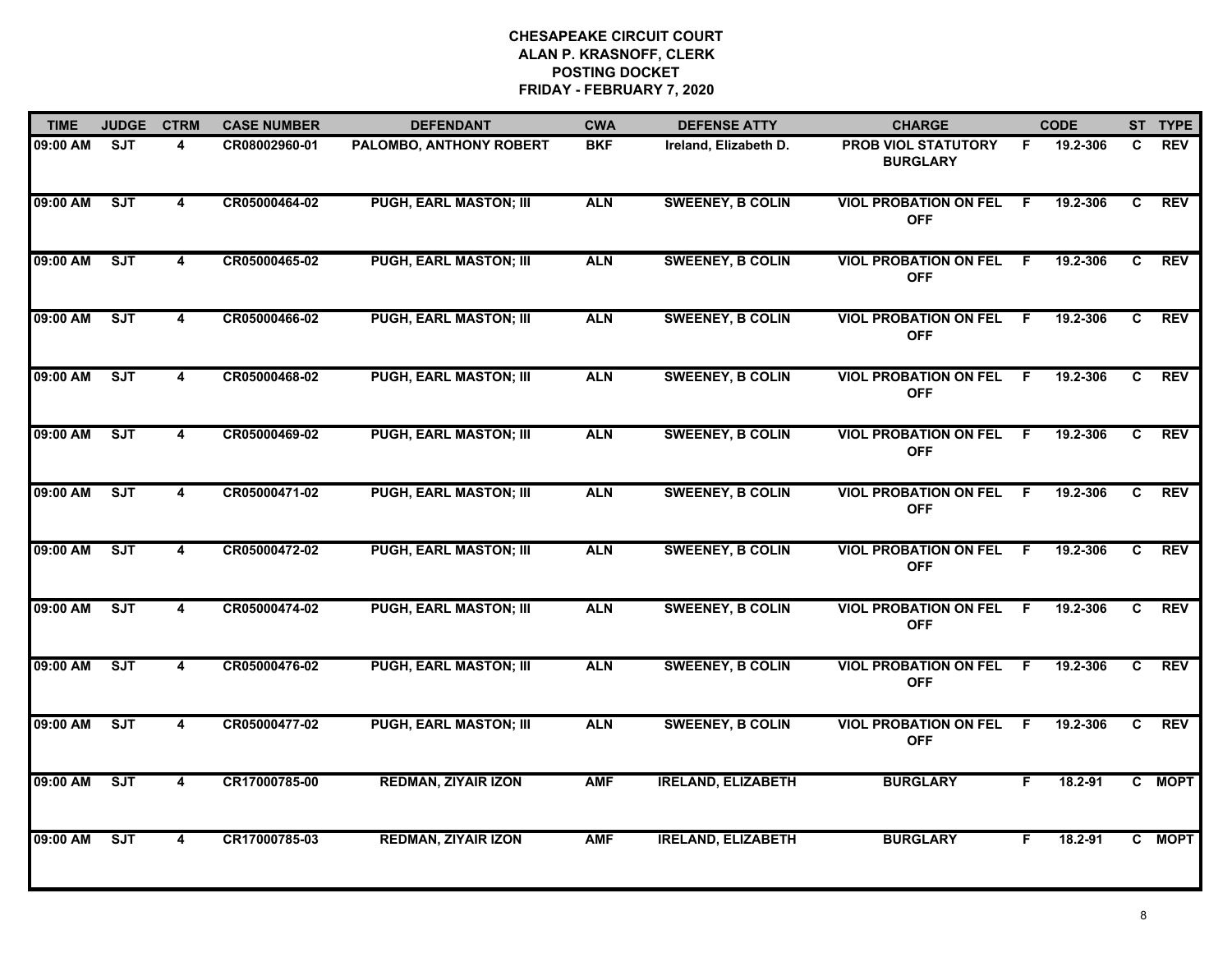| <b>TIME</b> | <b>JUDGE</b>            | <b>CTRM</b>             | <b>CASE NUMBER</b> | <b>DEFENDANT</b>                | <b>CWA</b> | <b>DEFENSE ATTY</b>         | <b>CHARGE</b>                                     |    | <b>CODE</b>    |                | ST TYPE       |
|-------------|-------------------------|-------------------------|--------------------|---------------------------------|------------|-----------------------------|---------------------------------------------------|----|----------------|----------------|---------------|
| 09:00 AM    | $\overline{\text{SJT}}$ | 4                       | CR17000785-06      | <b>REDMAN, ZIYAIR IZON</b>      | <b>AMF</b> | <b>IRELAND, ELIZABETH</b>   | <b>BURGLARY</b>                                   | F  | 18.2-91        | $\mathbf{c}$   | <b>MOPT</b>   |
| 09:00 AM    | <b>SJT</b>              | $\overline{4}$          | CR17000785-09      | <b>REDMAN, ZIYAIR IZON</b>      | <b>AMF</b> | <b>IRELAND, ELIZABETH</b>   | <b>ASSULT AND BATTERY LEO F</b>                   |    | 18.2-57        | S              | <b>MOPT</b>   |
| 09:00 AM    | ST                      | 4                       | CR19000085-02      | <b>REDMAN, ZIYAIR IZON</b>      | <b>AMF</b> | Ireland, Elizabeth D.       | <b>MOB: SIMPLE ASSAULT OR M</b><br><b>BATTERY</b> |    | 18.2-42        |                | C SENR        |
| 09:00 AM    | SJT                     | 4                       | CR19000085-03      | <b>REDMAN, ZIYAIR IZON</b>      | <b>AMF</b> | Ireland, Elizabeth D.       | <b>GANG PARTICIPATION</b>                         | F. | 18.2-46.2      | $\mathbf{c}$   | <b>SENR</b>   |
| 09:00 AM    | SJT                     | 4                       | CR17000602-00      | <b>SCOTT, ROBERT LEE; JR</b>    | <b>AMF</b> | <b>MORRIS, DIALLOK</b>      | <b>GRAND LARCENY</b>                              | F. | 18.2-95        |                | C MOPT        |
| 09:00 AM    | ST                      | 4                       | CR17001402-01      | <b>SCOTT, ROBERT LEE; JR</b>    | <b>AMF</b> | <b>MORRIS, DIALLO K</b>     | <b>LARCENY</b>                                    | F. | 18.2-95        |                | <b>B</b> MOPT |
| 09:00 AM    | ST                      | 4                       | CR19000086-02      | <b>SCOTT, ROBERT LEE; JR</b>    | <b>AMF</b> | <b>MORRIS, DIALLO K</b>     | MOB: SIMPLE ASSAULT OR M<br><b>BATTERY</b>        |    | 18.2-42        |                | C SENR        |
| 09:00 AM    | ST                      | $\overline{\mathbf{4}}$ | CR19000086-03      | <b>SCOTT, ROBERT LEE; JR</b>    | <b>AMF</b> | <b>MORRIS, DIALLO K</b>     | <b>GANG: PARTIC IN CRIMINAL F</b><br><b>ACT</b>   |    | 18.2-46.2      |                | C SENR        |
| 09:00 AM    | SJT                     | 4                       | CR19000942-00      | <b>SIVELS, RAMON IVAN</b>       | <b>BKF</b> | <b>ROBINSON, TREVOR J</b>   | DWI 3RD W/IN 5 YRS                                | F. | $C.18.2 - 266$ |                | <b>B</b> SENR |
| 09:00 AM    | ST                      | 4                       | CR19000942-01      | <b>SIVELS, RAMON IVAN</b>       | <b>BKF</b> | <b>ROBINSON, TREVOR J</b>   | <b>REVOKED OL DUI RELATED M</b>                   |    | 18.2-272       |                | <b>B</b> SENR |
| 09:00 AM    | ST                      | 4                       | CR15000890-01      | <b>SPELLER, RAEKWON DEVON</b>   | <b>SNO</b> | <b>CROOK, HEATHER BUYRN</b> | <b>VIOL PROBATION ON FEL</b><br><b>OFF</b>        | -F | 19.2-306       | C.             | <b>REV</b>    |
| 09:00 AM    | ST                      | 4                       | CR11001937-11      | <b>WILLIAMS, ANTONIO LAMONT</b> | <b>MLK</b> | Reveley, H. K.; Jr.         | <b>VIOL PROBATION ON FEL</b><br><b>OFF</b>        | -F | 19.2-306       | $\overline{c}$ | <b>MENT</b>   |
| 09:00 AM    | ST                      | $\overline{\mathbf{4}}$ | CR11001937-12      | <b>WILLIAMS, ANTONIO LAMONT</b> | <b>MLK</b> | Reveley, H. K.; Jr.         | <b>VIOL PROBATION ON FEL</b><br><b>OFF</b>        | E  | 19.2-306       |                | C MENT        |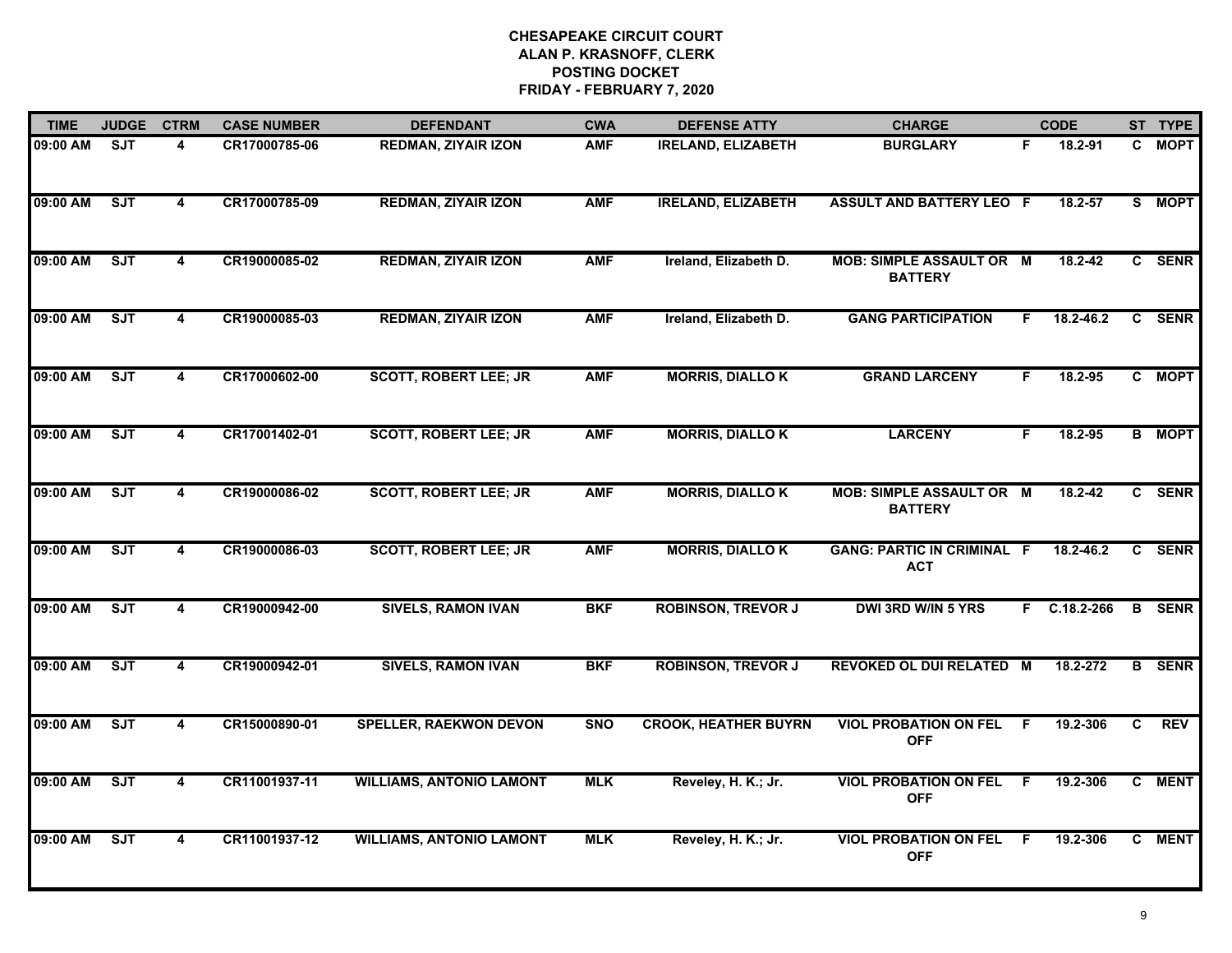| <b>TIME</b> | <b>JUDGE</b> | <b>CTRM</b>             | <b>CASE NUMBER</b> | <b>DEFENDANT</b>                | <b>CWA</b> | <b>DEFENSE ATTY</b>           | <b>CHARGE</b>                                       |   | <b>CODE</b>       |          | ST TYPE       |
|-------------|--------------|-------------------------|--------------------|---------------------------------|------------|-------------------------------|-----------------------------------------------------|---|-------------------|----------|---------------|
| 09:00 AM    | <b>SJT</b>   | 4                       | CR11001937-13      | <b>WILLIAMS, ANTONIO LAMONT</b> | <b>MLK</b> | Reveley, H. K.; Jr.           | <b>VIOL PROBATION OF MISD</b><br><b>OFF</b>         | М | 19.2-306          | C.       | <b>MENT</b>   |
| 09:00 AM    | <b>SJT</b>   | $\overline{\mathbf{4}}$ | CR19001888-00      | <b>WILLIAMS, YOVONE</b>         | <b>SPP</b> | Draper, Anthony L.            | <b>ILLEGAL INSPECTION</b><br><b>STICKER</b>         | м | 46.2-1173         | S.       | <b>TRYL</b>   |
| 09:00 AM    | ST           | $\overline{\mathbf{4}}$ | CR19001888-01      | <b>WILLIAMS, YOVONE</b>         | <b>SPP</b> |                               | <b>FAIL TO HAVE VEHICLE</b><br><b>INSPECTED</b>     |   | $A.46.2 - 1158$ S |          | <b>TRYL</b>   |
| 09:00 AM    | <b>RAB</b>   | $\overline{7}$          | CR19001987-00      | <b>ALSTON, JOSEPH A</b>         | <b>BEC</b> |                               | <b>FOLLOWING TOO CLOSELY I</b>                      |   | 46.2-816          |          | S TRYL        |
| 09:00 AM    | <b>RAB</b>   | $\overline{7}$          | CR19000762-00      | <b>BAKER, STEPHANIE MARIE</b>   | <b>BEC</b> | James, Andrew K.              | <b>ASSAULT &amp; BATTERY-FAM M</b><br><b>MEMBER</b> |   | 18.2-57.2         |          | S TRYL        |
| 09:00 AM    | <b>RAB</b>   | $\overline{7}$          | CR19001227-00      | <b>BROTHERS, ANTHONY ANTWAN</b> | <b>ALN</b> | Ortiz, Kathleen A.            | <b>DWI: 1ST OFF</b>                                 |   | M A.18.2-266      | B        | <b>TRYL</b>   |
| 09:00 AM    | <b>RAB</b>   | $\overline{7}$          | CR19001227-01      | <b>BROTHERS, ANTHONY ANTWAN</b> | <b>ALN</b> | Ortiz, Kathleen A.            | <b>REFUSED BLOOD/BREATH C</b><br><b>TEST</b>        |   | 18.2-268.3        | <b>S</b> | <b>TRYL</b>   |
| 09:00 AM    | <b>RAB</b>   | $\overline{7}$          | CR19001227-02      | <b>BROTHERS, ANTHONY ANTWAN</b> | <b>ALN</b> | Ortiz, Kathleen A.            | <b>DRIVE ON SUSP OL</b>                             |   | M B.46.2-301      | B        | <b>TRYL</b>   |
| 09:00 AM    | <b>RAB</b>   | $\overline{7}$          | CR19001227-03      | <b>BROTHERS, ANTHONY ANTWAN</b> | <b>ALN</b> | Ortiz, Kathleen A.            | <b>SHOW CAUSE: FTA ADATS</b>                        | M | 18.2-456          | S        | <b>SC</b>     |
| 09:00 AM    | <b>RAB</b>   | $\overline{7}$          | CR19001885-00      | <b>CROSS, GEORGE W</b>          | <b>SPP</b> | <b>BULLOCK, MARTIN</b>        | <b>FAIL TO STOP/ELUDE FOR</b><br><b>POLICE</b>      |   | $M$ 46.2-817(A)   | S.       | <b>TRYL</b>   |
| 09:00 AM    | <b>RAB</b>   | 7                       | CR19001885-01      | <b>CROSS, GEORGE W</b>          | <b>SPP</b> | <b>BULLOCK, MARTIN</b>        | RECK DR: SPEEDING, OVER M A.46.2-862<br>80MPH       |   |                   |          | <b>B</b> TRYL |
| 09:00 AM    | <b>RAB</b>   | $\overline{7}$          | CR19001881-00      | <b>DARDEN, TRAVIS L</b>         | <b>SPP</b> | <b>RENNINGER, NICHOLAS</b>    | <b>FAIL TO CARRY/EXHIBIT</b><br><b>LICENSE</b>      |   | A.46.2-104        | S.       | <b>TRYL</b>   |
| 09:00 AM    | <b>RAB</b>   | $\overline{7}$          | CR19001881-01      | <b>DARDEN, TRAVIS L</b>         | <b>SPP</b> | <b>RENNINGER, NICHOLAS D.</b> | <b>FAIL OBEY HIGHWAY LANE I</b><br><b>MARKING</b>   |   | 46.2-804          |          | S TRYL        |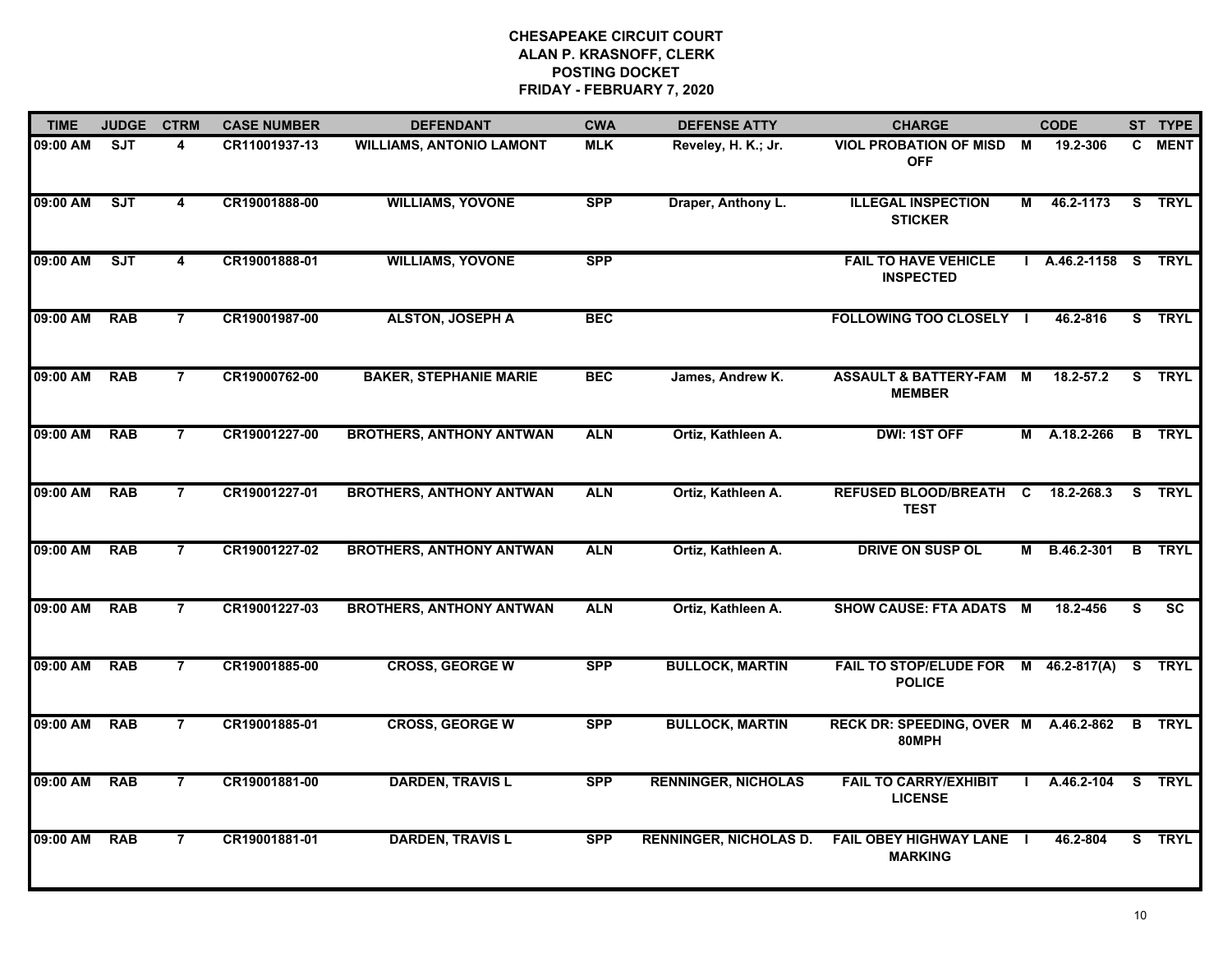| <b>TIME</b> | <b>JUDGE</b> | <b>CTRM</b>    | <b>CASE NUMBER</b> | <b>DEFENDANT</b>                    | <b>CWA</b> | <b>DEFENSE ATTY</b>        | <b>CHARGE</b>                                       |                | <b>CODE</b>     |    | ST TYPE       |
|-------------|--------------|----------------|--------------------|-------------------------------------|------------|----------------------------|-----------------------------------------------------|----------------|-----------------|----|---------------|
| 09:00 AM    | <b>RAB</b>   | $\overline{7}$ | CR19001881-02      | <b>DARDEN, TRAVIS L</b>             | <b>SPP</b> | Kozak, Warren D.           | <b>FAIL TO OBEY HIGH. SIGN</b><br><b>SLEEP</b>      |                | 46.2-830.1      | S. | <b>TRYL</b>   |
| 09:00 AM    | <b>RAB</b>   | $\overline{7}$ | CR17001335-00      | <b>DIEHL, WENDY LYNN</b>            | <b>BEC</b> | <b>WHITUS, JAMES J</b>     | <b>ASSAULT &amp; BATTERY-FAM</b><br><b>MEMBER</b>   | M              | $18.2 - 57.2$   | B  | <b>UA</b>     |
| 09:00 AM    | <b>RAB</b>   | $\overline{7}$ | CR17001335-01      | <b>DIEHL, WENDY LYNN</b>            | <b>BEC</b> | <b>WHITUS, JAMES J</b>     | <b>ASSAULT &amp; BATTERY-FAM</b><br><b>MEMBER</b>   | М              | 18.2-57.2       | B  | <b>UA</b>     |
| 09:00 AM    | <b>RAB</b>   | $\overline{7}$ | CR19001510-00      | <b>EDWARDS, RICHARD LEE; JR</b>     | <b>DRT</b> | <b>FLANDERS, JOSHUA B</b>  | <b>OPERATE W/O A LICENSE</b>                        | <b>M</b>       | 54.1-1115       | S. | <b>TRYL</b>   |
| 09:00 AM    | <b>RAB</b>   | $\overline{7}$ | CR19001510-01      | <b>EDWARDS, RICHARD LEE; JR</b>     | <b>DRT</b> | <b>FLANDERS, JOSHUA B</b>  | <b>CAPIAS:FTA</b>                                   | М              | 18.2-456        |    | <b>B</b> TRYL |
| 09:00 AM    | <b>RAB</b>   | $\overline{7}$ | CR19001510-02      | <b>EDWARDS, RICHARD LEE; JR</b>     | <b>DRT</b> | <b>FLANDERS, JOSHUA B</b>  | UNLAWFULLY TRANSACT<br><b>BUS CORP</b>              | M              | 13.1-613        |    | S TRYL        |
| 09:00 AM    | <b>RAB</b>   | $\overline{7}$ | CR19001638-00      | <b>FORD, ALFONZO CORNELIUS</b>      | <b>SPP</b> |                            | <b>ASSAULT &amp; BATTERY-FAM M</b><br><b>MEMBER</b> |                | 18.2-57.2       |    | <b>B</b> TRYL |
| 09:00 AM    | <b>RAB</b>   | $\overline{7}$ | CR19001257-00      | <b>FRANKLIN, LATROY DONTE</b>       | <b>SPP</b> | <b>MUSSONI, ERIK</b>       | POINT/BRANDISH FIREARM M                            |                | 18.2-282        |    | <b>B</b> TRYL |
| 09:00 AM    | <b>RAB</b>   | $\overline{7}$ | CR19001257-01      | <b>FRANKLIN, LATROY DONTE</b>       | <b>SPP</b> | Ortiz, Kathleen A.         | <b>FTA-TRIAL</b>                                    | M              | $18.2 - 456(6)$ | B  | <b>CAP</b>    |
| 09:00 AM    | <b>RAB</b>   | $\overline{7}$ | CR19001142-00      | <b>GARRETT, TERRELL MAURICE; JR</b> | <b>BKF</b> | <b>CRAWFORD, TIFFANY T</b> | <b>POSSESS MARIJUANA</b>                            | М              | 18.2-250.1      | S. | <b>MOT</b>    |
| 09:00 AM    | <b>RAB</b>   | 7              | CR19001988-00      | <b>GREENE, LEKEMA S</b>             | <b>BEC</b> |                            | <b>FOLLOW TOO CLOSE (ACC)</b>                       | $\mathbf{I}$   | 46.2-816        |    | S TRYL        |
| 09:00 AM    | <b>RAB</b>   | $\overline{7}$ | CR19001501-00      | <b>HARRELL, SEAN A</b>              | <b>BEC</b> | <b>RENNINGER, NICHOLAS</b> | <b>PROTECTIVE ORDER:</b><br><b>VIOLATION</b>        | $\overline{M}$ | 16.1-253.2      | s  | <b>TRYL</b>   |
| 09:00 AM    | <b>RAB</b>   | $\overline{7}$ | CR19001501-01      | <b>HARRELL, SEAN A</b>              | <b>BEC</b> | <b>RENNINGER, NICHOLAS</b> | <b>PROTECTIVE ORDER:</b><br><b>VIOLATION</b>        |                | M 16.1-253.2    |    | S TRYL        |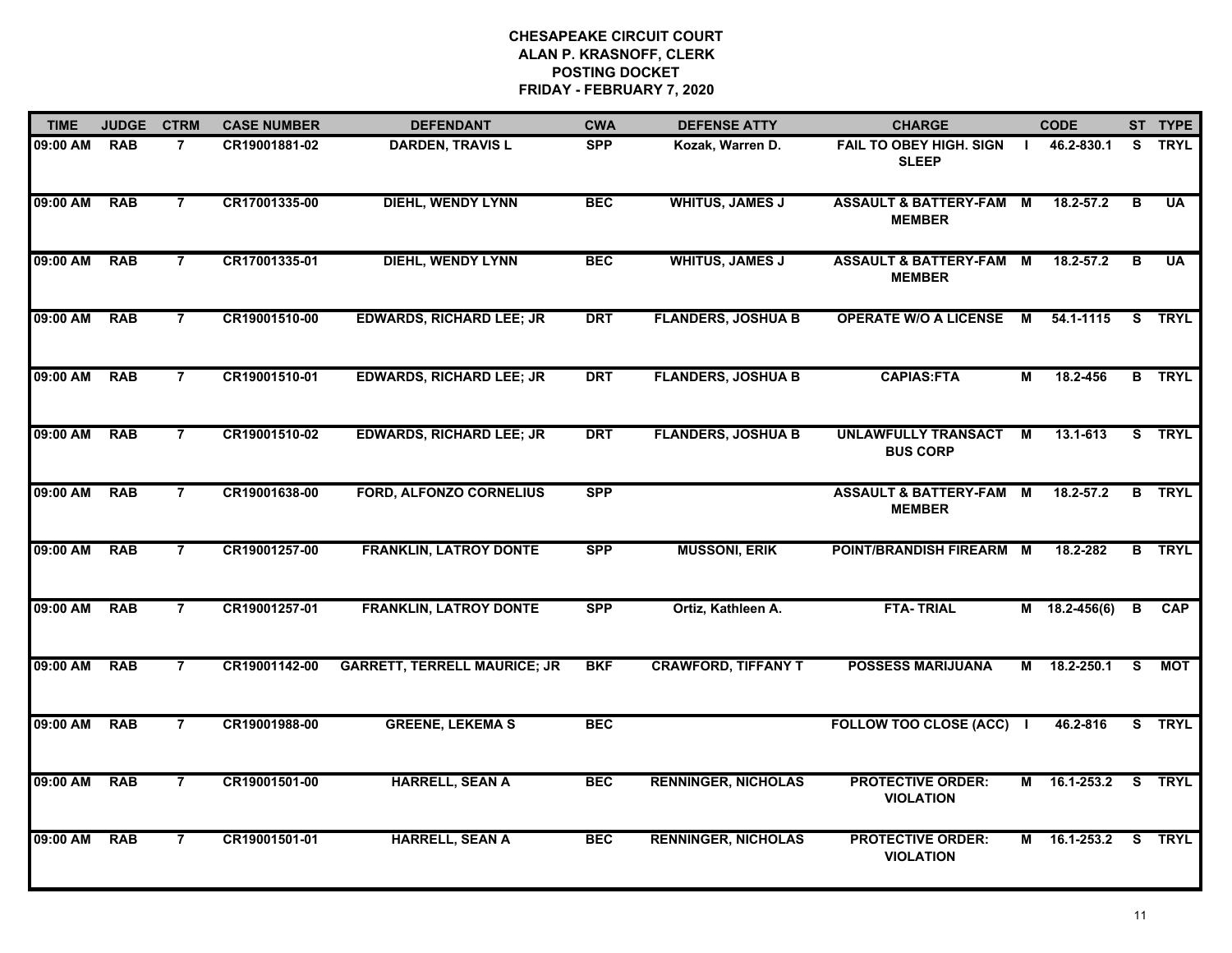| <b>TIME</b> | <b>JUDGE</b> | <b>CTRM</b>    | <b>CASE NUMBER</b> | <b>DEFENDANT</b>                     | <b>CWA</b> | <b>DEFENSE ATTY</b>     | <b>CHARGE</b>                                         |   | <b>CODE</b>       |    | ST TYPE       |
|-------------|--------------|----------------|--------------------|--------------------------------------|------------|-------------------------|-------------------------------------------------------|---|-------------------|----|---------------|
| 09:00 AM    | <b>RAB</b>   | $\overline{7}$ | CR19001741-00      | <b>ITZHAK, SHIRA</b>                 | <b>SPP</b> | <b>HOWLETT, BOBBY</b>   | 54/45 SP                                              |   | A.46.2-878        | S. | <b>TRYL</b>   |
| 09:00 AM    | <b>RAB</b>   | $\overline{7}$ | CR19002210-00      | <b>LEE, TIFFANY MARIE</b>            | <b>BEC</b> | Plumlee, C. Eric        | <b>CONTRIB TO DELIQ OF</b><br><b>MINOR</b>            | М | 18.2-371          |    | <b>B</b> TRYL |
| 09:00 AM    | <b>RAB</b>   | $\overline{7}$ | CR19002210-01      | <b>LEE, TIFFANY MARIE</b>            | <b>BEC</b> | Plumlee, C. Eric        | <b>CONTRIB TO DELIQ OF</b><br><b>MINOR</b>            | М | 18.2-371          |    | <b>B</b> TRYL |
| 09:00 AM    | <b>RAB</b>   | $\overline{7}$ | CR19001928-00      | <b>LOWREY, COLIN K</b>               | <b>BEC</b> | <b>STELLUTE, MARIO</b>  | DRIV WHILE REVOKED (6TH M B.46.2-301<br>OFF)          |   |                   |    | S TRYL        |
| 09:00 AM    | <b>RAB</b>   | $\overline{7}$ | CR19002142-00      | <b>MANDIGO, ROBERT CLARENCE; III</b> | <b>SPP</b> | <b>LABOUNTY, OKSANA</b> | <b>RECKLESS DRIVING 92/60</b>                         |   | M A.46.2-862      |    | S TRYL        |
| 09:00 AM    | <b>RAB</b>   | $\overline{7}$ | CR19002213-00      | <b>MILES, SHERMON V</b>              | <b>BEC</b> |                         | SPEEDING 44/35                                        |   | A.46.2-875 S TRYL |    |               |
| 09:00 AM    | <b>RAB</b>   | $\overline{7}$ | CR19002215-00      | <b>MILLER, ALTON A</b>               | <b>MJ</b>  |                         | CHES: ZONING, PERMITTED M CZO 20-202 S<br><b>USES</b> |   |                   |    | <b>TRYL</b>   |
| 09:00 AM    | <b>RAB</b>   | $\overline{7}$ | CR19002171-00      | <b>NORFLEET, FRANKI LEE</b>          | <b>SPP</b> | <b>LABOUNTY, OKSANA</b> | <b>NO DRIVERS LICENSE</b>                             | М | 46.2-300          |    | <b>TRYL</b>   |
| 09:00 AM    | <b>RAB</b>   | $\overline{7}$ | CR17001668-00      | <b>NUCKOLS, DOUGLAS ANTHONY</b>      | <b>BEC</b> | <b>MILLER, DANIEL J</b> | <b>ASSAULT &amp; BATTERY-</b><br><b>SPOUSE</b>        | М | $18.2 - 57.2$     | B  | <b>UA</b>     |
| 09:00 AM    | <b>RAB</b>   | $\overline{7}$ | CR19002124-00      | PERRY, JAMAL ALFRACIA                | <b>BEC</b> |                         | <b>POSSESSION OF</b><br><b>MARIJUANA</b>              |   | M 18.2-250.1      |    | S TRYL        |
| 09:00 AM    | <b>RAB</b>   | $\overline{7}$ | CR19001195-00      | <b>ROBINSON, DAVID JOSEPH</b>        | <b>SNO</b> | <b>NEELEY, ROBERT</b>   | <b>UNLAWFUL WOUNDING</b>                              |   | $18.2 - 51$       |    | <b>B</b> SENR |
| 09:00 AM    | <b>RAB</b>   | $\overline{7}$ | CR19002151-00      | <b>RUSSELL, JAHTEEK</b>              | <b>SPP</b> | <b>LABOUNTY, OKSANA</b> | <b>DESTRUCT PROP W/INTENT M</b><br>$<$ \$1000         |   | 18.2-137          |    | <b>B</b> TRYL |
| 09:00 AM    | <b>RAB</b>   | $\overline{7}$ | CR19002007-00      | <b>SAUNDERS, HARRY VONZELL; JR</b>   | <b>SPP</b> | <b>LABOUNTY, OKSANA</b> | <b>RECKLESS DRIVING 86/60</b>                         | М | C.46.2-862        |    | S TRYL        |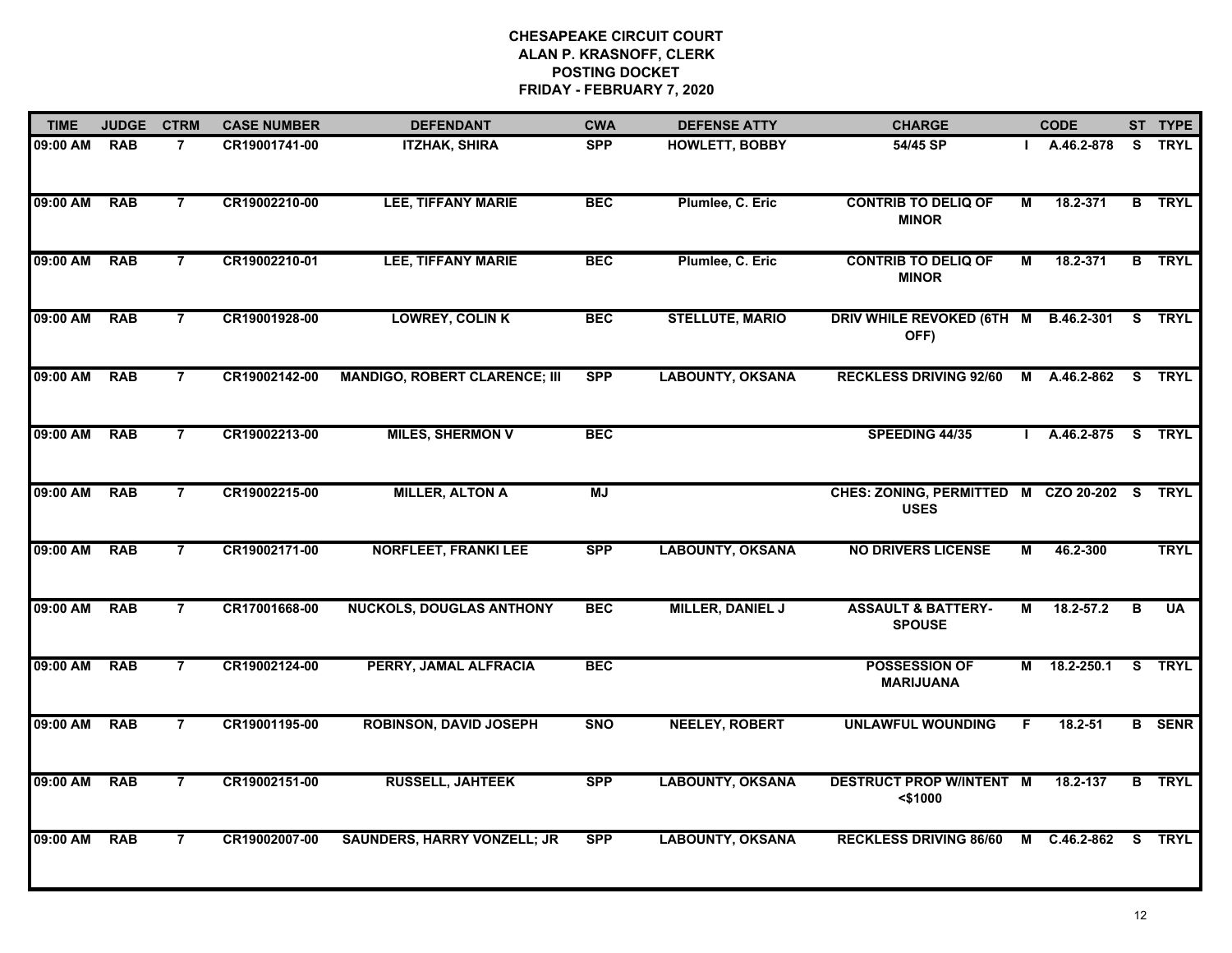| <b>TIME</b>   | <b>JUDGE</b> | <b>CTRM</b>    | <b>CASE NUMBER</b> | <b>DEFENDANT</b>                   | <b>CWA</b> | <b>DEFENSE ATTY</b>     | <b>CHARGE</b>                                       |     | <b>CODE</b>   |              | ST TYPE     |
|---------------|--------------|----------------|--------------------|------------------------------------|------------|-------------------------|-----------------------------------------------------|-----|---------------|--------------|-------------|
| 09:00 AM      | <b>RAB</b>   | $\overline{7}$ | CR19002007-01      | <b>SAUNDERS, HARRY VONZELL; JR</b> | <b>SPP</b> | <b>LABOUNTY, OKSANA</b> | <b>FTA-ADATS</b>                                    | М   | 18.2-456      |              | S TRYL      |
| 09:00 AM      | <b>RAB</b>   | $\overline{7}$ | CR19002107-00      | <b>SPADY, HORACE WOODSON; JR</b>   | <b>SPP</b> | <b>LABOUNTY, OKSANA</b> | <b>ASSAULT &amp; BATTERY-FAM M</b><br><b>MEMBER</b> |     | $18.2 - 57.2$ |              | C TRYL      |
| 09:00 AM      | <b>RAB</b>   | $\overline{7}$ | CR19001734-00      | <b>WESBY, ARTARIE</b>              | <b>BEC</b> | <b>ZEDD, GORDAN A</b>   | <b>SPEEDING 1-9 OVER</b>                            |     | A.46.2-874    |              | S TRYL      |
| 09:00 AM      | <b>RAB</b>   | $\overline{7}$ | CR19002125-00      | <b>WHITE, DANGELO TYRELL</b>       | <b>BEC</b> |                         | <b>FAIL TO OBEY TRAFFIC</b><br><b>SGNAL ACC</b>     |     | 46.2-833      |              | S TRYL      |
| 09:00 AM      | <b>RAB</b>   | $\overline{7}$ | CR19002125-01      | <b>WHITE, DANGELO TYRELL</b>       | <b>BEC</b> |                         | <b>OPER/PERMIT OPER</b><br><b>UNINSURED VEH</b>     |     | M A.46.2-707  |              | S TRYL      |
| 09:30 AM MATA |              | $\mathbf{2}$   | CR08000555-02      | <b>BANKS, DANIEL WAYNE</b>         |            |                         | <b>VIOL PROBATION ON FEL</b><br><b>OFF</b>          | -F. | 19.2-306      |              | <b>ADAT</b> |
| 09:30 AM MATA |              | $\mathbf{2}$   | CR18000889-00      | <b>BRINSON, RAMAR</b>              | <b>AMF</b> | <b>FORSTIE, AARON</b>   | LARCENY: 3RD+<br><b>CONVICTION</b>                  | F.  | 18.2-104      | C            | <b>TBS</b>  |
| 09:30 AM MATA |              | $\overline{2}$ | CR05002864-01      | <b>CONOVER, MICHAEL DUANE</b>      |            |                         | <b>VIOL PROBATION ON FEL</b><br><b>OFF</b>          | F.  | 19.2-306      |              | <b>ADAT</b> |
| 09:30 AM MATA |              | $\mathbf{2}$   | CR18000037-00      | <b>DAVIS, TAEJON LAMONT</b>        | <b>AMF</b> |                         | <b>MURDER: 2ND DEGREE</b>                           | E   | 18.2-32       |              | C ADAT      |
| 09:30 AM MATA |              | $\mathbf{2}$   | CR18000037-01      | <b>DAVIS, TAEJON LAMONT</b>        | <b>AMF</b> |                         | <b>USE FIREARM IN COM OF</b><br><b>FELONY</b>       | - F | $18.2 - 53.1$ |              | C ADAT      |
| 09:30 AM MATA |              | $\overline{2}$ | CR18000037-04      | <b>DAVIS, TAEJON LAMONT</b>        | <b>AMF</b> |                         | <b>SHOOT FIREARM FROM</b><br><b>VEHICLE</b>         | F.  | 18.2-286.1    | $\mathbf{c}$ | <b>ADAT</b> |
| 09:30 AM MATA |              | $\overline{2}$ | CR19001167-02      | <b>EUBANKS, AARON RYAN</b>         |            |                         | VIOL GOOD BEHAV ON MISD M<br><b>OFF</b>             |     | 19.2-306      |              | <b>ADAT</b> |
| 09:30 AM MATA |              | $\mathbf{2}$   | CR19001167-03      | <b>EUBANKS, AARON RYAN</b>         |            |                         | VIOL GOOD BEHAV ON MISD M<br><b>OFF</b>             |     | 19.2-306      |              | <b>ADAT</b> |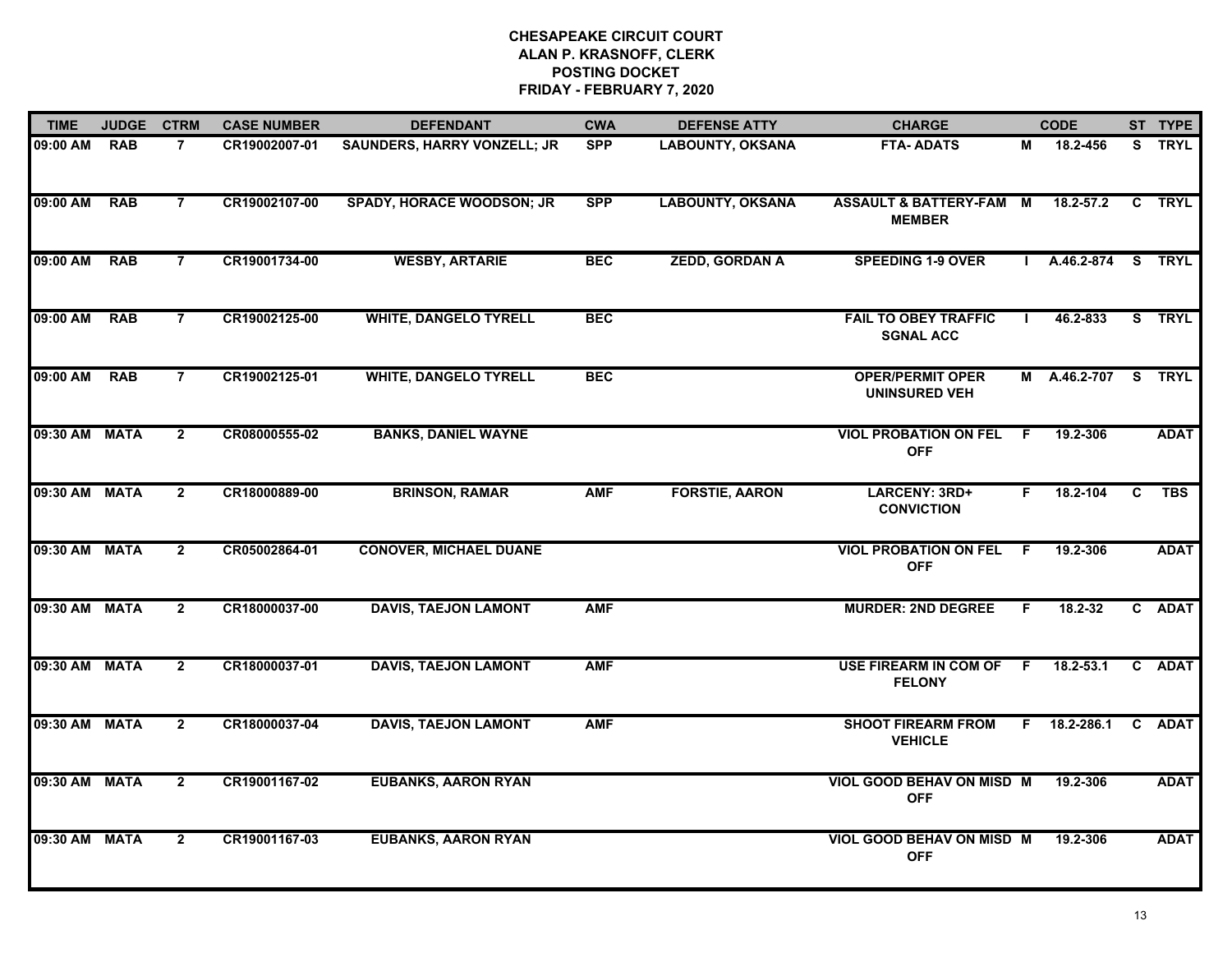| <b>TIME</b>      | <b>JUDGE</b> | <b>CTRM</b> | <b>CASE NUMBER</b> | <b>DEFENDANT</b>                  | <b>CWA</b> | <b>DEFENSE ATTY</b>      | <b>CHARGE</b>                                 | <b>CODE</b> |    | ST TYPE    |
|------------------|--------------|-------------|--------------------|-----------------------------------|------------|--------------------------|-----------------------------------------------|-------------|----|------------|
| <b>109:30 AM</b> | <b>MATA</b>  | 2           | CR19002011-00      | <b>MCCANTS, BRUCE ELLIOTT: JR</b> | <b>AEP</b> | <b>POMERANZ, AARON M</b> | <b>HIT &amp; RUN ATTENDED: FTR</b><br>>\$1000 | C.46.2-894  | в  | <b>TBS</b> |
| <b>109:30 AM</b> | MATA         |             | CR19002011-01      | <b>MCCANTS, BRUCE ELLIOTT: JR</b> | <b>AEP</b> | <b>POMERANZ, AARON M</b> | <b>FOLLOWING TOO CLOSE</b><br>(ACC)           | 46.2-816    | C. | <b>TBS</b> |